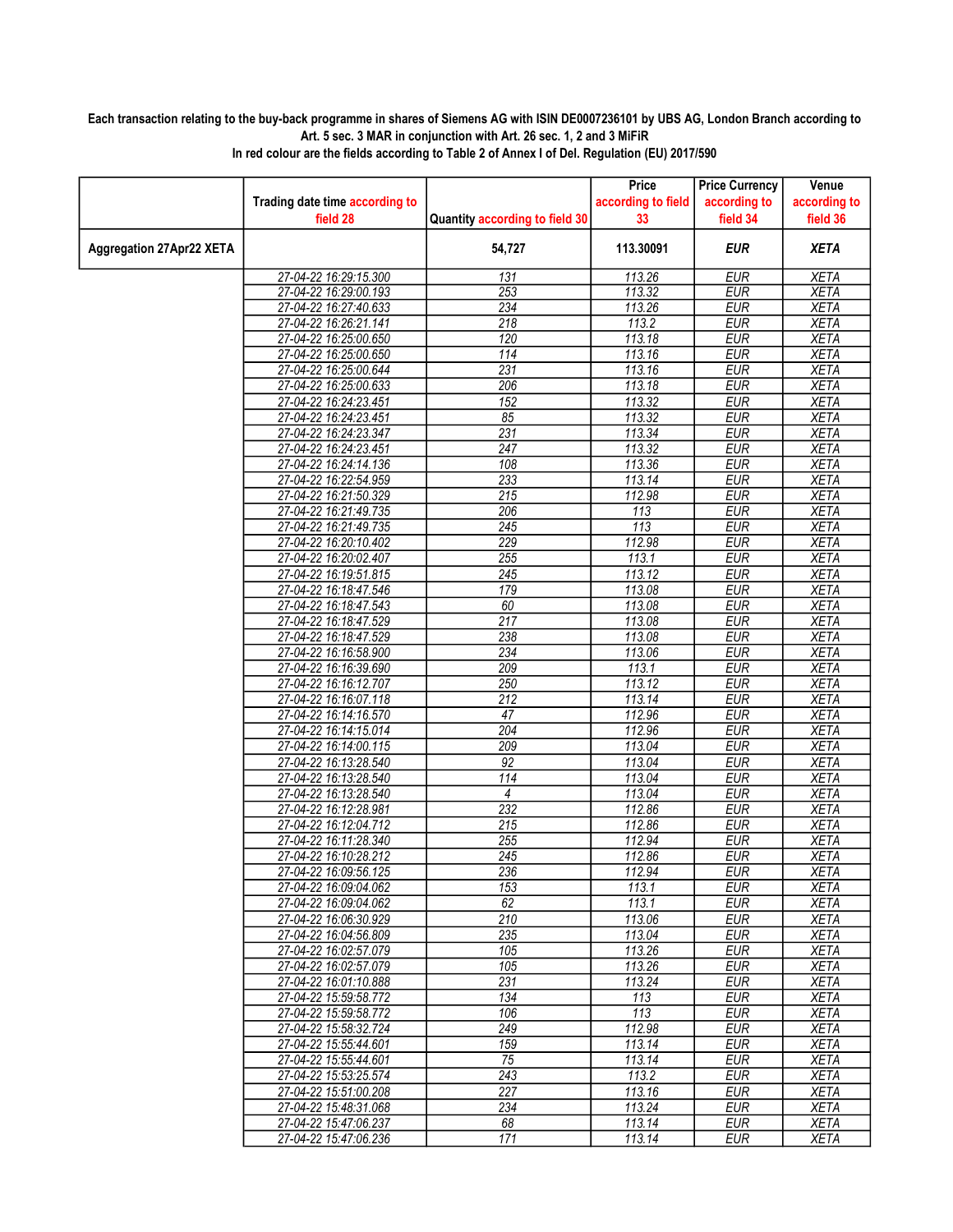| 27-04-22 15:45:21.338 | 153            | 112.94 | <b>EUR</b> | <b>XETA</b> |
|-----------------------|----------------|--------|------------|-------------|
| 27-04-22 15:45:21.338 | 71             | 112.94 | <b>EUR</b> | <b>XETA</b> |
| 27-04-22 15:44:01.440 | 239            | 112.98 | <b>EUR</b> | <b>XETA</b> |
| 27-04-22 15:41:29.253 | 238            | 112.86 | <b>EUR</b> | <b>XETA</b> |
| 27-04-22 15:39:02.131 | 225            | 112.86 | <b>EUR</b> | <b>XETA</b> |
| 27-04-22 15:36:15.856 | 246            | 112.78 | <b>EUR</b> | <b>XETA</b> |
|                       |                |        |            |             |
| 27-04-22 15:33:46.162 | 225            | 112.48 | <b>EUR</b> | <b>XETA</b> |
| 27-04-22 15:31:33.646 | 225            | 112.8  | <b>EUR</b> | <b>XETA</b> |
| 27-04-22 15:29:20.094 | 247            | 112.92 | <b>EUR</b> | <b>XETA</b> |
| 27-04-22 15:28:46.179 | 240            | 112.9  | <b>EUR</b> | <b>XETA</b> |
| 27-04-22 15:27:27.683 | 214            | 112.86 | <b>EUR</b> | <b>XETA</b> |
| 27-04-22 15:24:47.037 | 230            | 112.8  | <b>EUR</b> | <b>XETA</b> |
| 27-04-22 15:22:39.576 | 226            | 112.82 | <b>EUR</b> | <b>XETA</b> |
| 27-04-22 15:20:36.781 | 175            | 112.8  | <b>EUR</b> | <b>XETA</b> |
| 27-04-22 15:20:36.780 | 30             | 112.8  | <b>EUR</b> | <b>XETA</b> |
| 27-04-22 15:18:35.075 | 14             | 112.76 | <b>EUR</b> | <b>XETA</b> |
|                       |                |        |            |             |
| 27-04-22 15:18:35.068 | 203            | 112.76 | <b>EUR</b> | <b>XETA</b> |
| 27-04-22 15:16:52.238 | 244            | 112.82 | <b>EUR</b> | <b>XETA</b> |
| 27-04-22 15:15:09.335 | 69             | 112.78 | <b>EUR</b> | <b>XETA</b> |
| 27-04-22 15:13:54.685 | 174            | 112.78 | <b>EUR</b> | <b>XETA</b> |
| 27-04-22 15:11:55.022 | 241            | 112.92 | <b>EUR</b> | <b>XETA</b> |
| 27-04-22 15:11:55.022 | 178            | 112.92 | <b>EUR</b> | <b>XETA</b> |
| 27-04-22 15:11:55.022 | 46             | 112.92 | <b>EUR</b> | <b>XETA</b> |
| 27-04-22 15:09:37.957 | 166            | 113.06 | <b>EUR</b> | <b>XETA</b> |
| 27-04-22 15:09:37.192 | 69             | 113.06 | <b>EUR</b> | <b>XETA</b> |
|                       |                |        |            |             |
| 27-04-22 15:07:18.038 | 251            | 113.12 | <b>EUR</b> | <b>XETA</b> |
| 27-04-22 15:05:22.216 | 246            | 112.88 | <b>EUR</b> | <b>XETA</b> |
| 27-04-22 15:02:39.833 | 244            | 113.04 | <b>EUR</b> | <b>XETA</b> |
| 27-04-22 15:00:27.390 | 248            | 113.1  | <b>EUR</b> | <b>XETA</b> |
| 27-04-22 14:58:45.309 | 217            | 113.22 | <b>EUR</b> | <b>XETA</b> |
| 27-04-22 14:56:33.965 | 216            | 113.22 | <b>EUR</b> | <b>XETA</b> |
| 27-04-22 14:55:56.065 | 237            | 113.24 | <b>EUR</b> | <b>XETA</b> |
| 27-04-22 14:54:53.517 | 208            | 113.38 | <b>EUR</b> | <b>XETA</b> |
| 27-04-22 14:52:30.278 | 84             | 113.6  | <b>EUR</b> | <b>XETA</b> |
| 27-04-22 14:52:30.278 | $\overline{7}$ | 113.6  | <b>EUR</b> | <b>XETA</b> |
|                       |                | 113.6  | <b>EUR</b> |             |
| 27-04-22 14:52:30.278 | 143            |        |            | <b>XETA</b> |
| 27-04-22 14:50:41.880 | 228            | 113.86 | <b>EUR</b> | <b>XETA</b> |
| 27-04-22 14:48:54.507 | 215            | 113.86 | <b>EUR</b> | <b>XETA</b> |
| 27-04-22 14:46:36.403 | 235            | 113.74 | <b>EUR</b> | <b>XETA</b> |
| 27-04-22 14:44:52.247 | 58             | 113.74 | <b>EUR</b> | <b>XETA</b> |
| 27-04-22 14:44:48.133 | 34             | 113.74 | EUR        | <b>XETA</b> |
| 27-04-22 14:44:48.018 | 98             | 113.74 | <b>EUR</b> | <b>XETA</b> |
| 27-04-22 14:44:44.088 | 63             | 113.74 | EUR        | <b>XETA</b> |
| 27-04-22 14:42:38.397 | 122            | 113.64 | EUR        | <b>XETA</b> |
| 27-04-22 14:42:38.397 | 129            | 113.64 | <b>EUR</b> | XETA        |
| 27-04-22 14:41:10.318 | 231            | 113.42 | <b>EUR</b> | XETA        |
|                       | 249            | 113.42 | EUR        |             |
| 27-04-22 14:41:10.306 |                |        |            | XETA        |
| 27-04-22 14:38:33.671 | 125            | 113.24 | <b>EUR</b> | <b>XETA</b> |
| 27-04-22 14:38:33.671 | 108            | 113.24 | <b>EUR</b> | <b>XETA</b> |
| 27-04-22 14:36:21.436 | 255            | 113.4  | <b>EUR</b> | <b>XETA</b> |
| 27-04-22 14:33:10.139 | 118            | 113.36 | EUR        | <b>XETA</b> |
| 27-04-22 14:33:10.102 | 127            | 113.36 | <b>EUR</b> | <b>XETA</b> |
| 27-04-22 14:31:24.816 | 227            | 113.24 | <b>EUR</b> | <b>XETA</b> |
| 27-04-22 14:29:23.174 | 162            | 113.2  | <b>EUR</b> | XETA        |
| 27-04-22 14:29:23.175 | 58             | 113.2  | <b>EUR</b> | XETA        |
| 27-04-22 14:29:23.175 | 89             | 113.2  | <b>EUR</b> | <b>XETA</b> |
| 27-04-22 14:29:23.175 | 163            | 113.2  | <b>EUR</b> | <b>XETA</b> |
|                       |                |        |            |             |
| 27-04-22 14:25:40.199 | 65             | 113.24 | <b>EUR</b> | <b>XETA</b> |
| 27-04-22 14:25:40.029 | 141            | 113.24 | <b>EUR</b> | <b>XETA</b> |
| 27-04-22 14:23:13.817 | 166            | 113.32 | EUR        | <b>XETA</b> |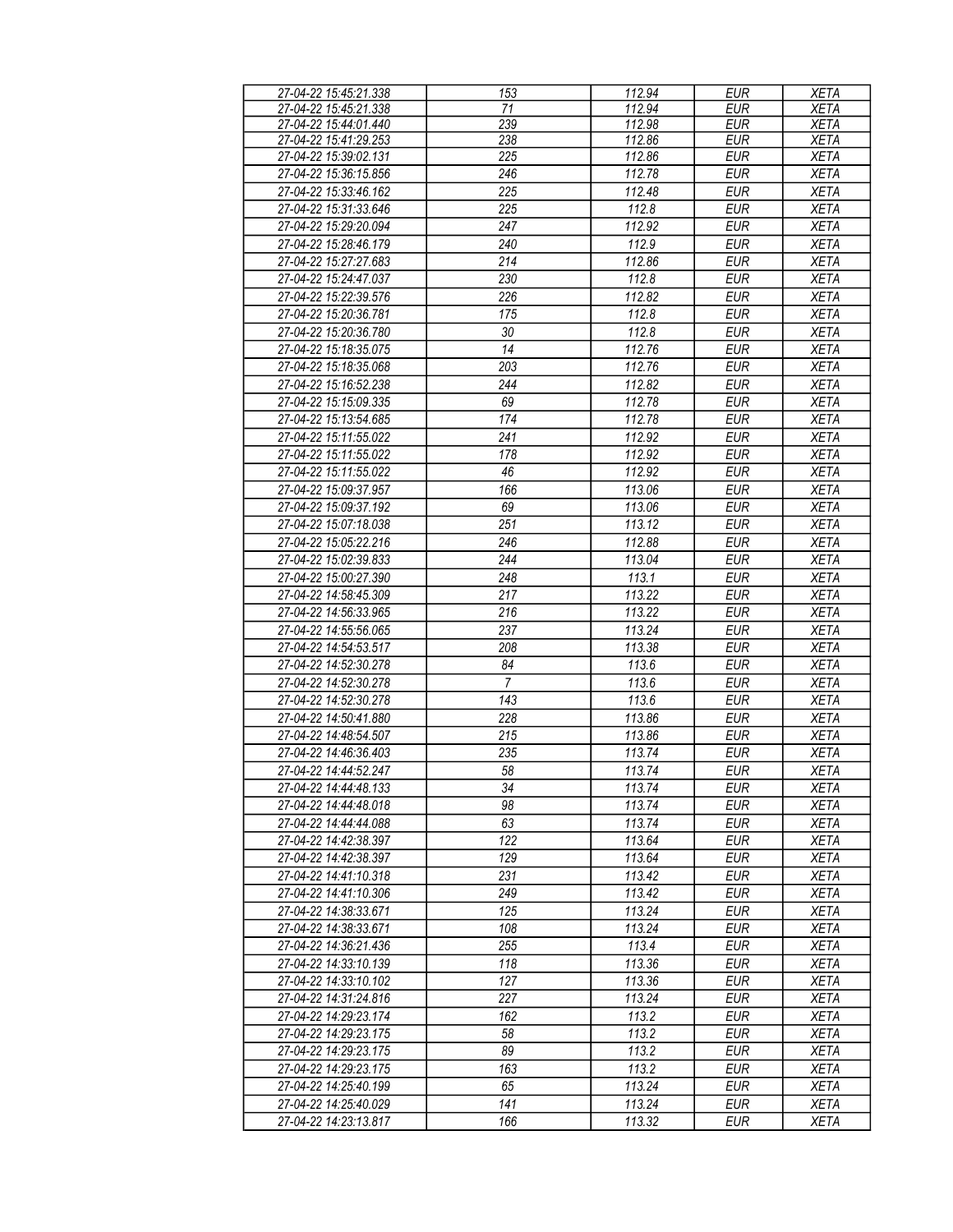| 27-04-22 14:23:13.817 | 44              | 113.32 | <b>EUR</b> | <b>XETA</b> |
|-----------------------|-----------------|--------|------------|-------------|
| 27-04-22 14:19:44.411 | 238             | 113.26 | <b>EUR</b> | <b>XETA</b> |
| 27-04-22 14:17:00.567 | $\overline{84}$ | 113.14 | <b>EUR</b> | <b>XETA</b> |
| 27-04-22 14:17:00.567 | 145             | 113.14 | <b>EUR</b> | <b>XETA</b> |
| 27-04-22 14:14:52.242 | 231             | 113.14 | <b>EUR</b> | <b>XETA</b> |
| 27-04-22 14:12:01.479 | 166             | 113.16 | <b>EUR</b> | <b>XETA</b> |
| 27-04-22 14:12:01.479 |                 | 113.16 | <b>EUR</b> |             |
|                       | 45              |        |            | <b>XETA</b> |
| 27-04-22 14:08:16.121 | 241             | 113.06 | <b>EUR</b> | <b>XETA</b> |
| 27-04-22 14:04:59.855 | 89              | 113.16 | <b>EUR</b> | <b>XETA</b> |
| 27-04-22 14:04:59.855 | 147             | 113.16 | <b>EUR</b> | <b>XETA</b> |
| 27-04-22 14:04:30.846 | 236             | 113.22 | <b>EUR</b> | <b>XETA</b> |
| 27-04-22 14:02:27.074 | 224             | 113.22 | <b>EUR</b> | <b>XETA</b> |
| 27-04-22 13:59:02.336 | 247             | 113.12 | <b>EUR</b> | <b>XETA</b> |
| 27-04-22 13:56:12.119 | 116             | 113.1  | <b>EUR</b> | <b>XETA</b> |
| 27-04-22 13:55:33.105 | 92              | 113.1  | <b>EUR</b> | <b>XETA</b> |
| 27-04-22 13:51:34.342 | 208             | 113    | <b>EUR</b> | <b>XETA</b> |
| 27-04-22 13:48:54.326 | 69              | 113.14 | <b>EUR</b> | <b>XETA</b> |
| 27-04-22 13:48:47.664 | 40              | 113.14 | <b>EUR</b> | <b>XETA</b> |
| 27-04-22 13:48:35.349 | 96              | 113.14 | <b>EUR</b> | <b>XETA</b> |
| 27-04-22 13:46:26.250 | 98              | 113.16 | <b>EUR</b> | <b>XETA</b> |
| 27-04-22 13:46:26.250 | 52              | 113.16 | <b>EUR</b> | <b>XETA</b> |
| 27-04-22 13:46:16.242 | 56              | 113.16 | <b>EUR</b> | <b>XETA</b> |
| 27-04-22 13:44:42.718 |                 | 113.2  |            | <b>XETA</b> |
|                       | 239             |        | <b>EUR</b> |             |
| 27-04-22 13:41:33.697 | 43              | 113.3  | <b>EUR</b> | <b>XETA</b> |
| 27-04-22 13:41:33.697 | 168             | 113.3  | <b>EUR</b> | <b>XETA</b> |
| 27-04-22 13:38:22.961 | 228             | 113.14 | <b>EUR</b> | <b>XETA</b> |
| 27-04-22 13:35:20.400 | 235             | 113.12 | <b>EUR</b> | <b>XETA</b> |
| 27-04-22 13:32:25.085 | 81              | 113.22 | <b>EUR</b> | <b>XETA</b> |
| 27-04-22 13:32:25.085 | 152             | 113.22 | <b>EUR</b> | <b>XETA</b> |
| 27-04-22 13:29:16.670 | 250             | 113.3  | <b>EUR</b> | <b>XETA</b> |
| 27-04-22 13:25:00.821 | 250             | 113.5  | <b>EUR</b> | <b>XETA</b> |
| 27-04-22 13:23:22.757 | 237             | 113.54 | <b>EUR</b> | <b>XETA</b> |
| 27-04-22 13:20:20.892 | 251             | 113.56 | <b>EUR</b> | <b>XETA</b> |
| 27-04-22 13:16:30.022 | 142             | 113.68 | <b>EUR</b> | <b>XETA</b> |
| 27-04-22 13:16:30.022 | 77              | 113.68 | <b>EUR</b> | <b>XETA</b> |
| 27-04-22 13:12:33.383 | 204             | 113.66 | <b>EUR</b> | <b>XETA</b> |
| 27-04-22 13:12:33.383 | 42              | 113.66 | <b>EUR</b> | <b>XETA</b> |
| 27-04-22 13:10:05.896 | 144             | 113.64 | <b>EUR</b> | <b>XETA</b> |
| 27-04-22 13:10:05.897 | 67              | 113.64 | <b>EUR</b> | <b>XETA</b> |
| 27-04-22 13:03:32.621 | 249             | 113.26 | <b>EUR</b> | <b>XETA</b> |
| 27-04-22 13:00:00.962 | 210             | 113.16 | EUR        | XETA        |
| 27-04-22 13:00:00.949 | 215             | 113.16 | <b>EUR</b> |             |
|                       |                 |        |            | <b>XETA</b> |
| 27-04-22 12:55:29.134 | 232             | 113.06 | <b>EUR</b> | <b>XETA</b> |
| 27-04-22 12:46:53.242 | 40              | 113.28 | <b>EUR</b> | <b>XETA</b> |
| 27-04-22 12:46:53.242 | 200             | 113.28 | <b>EUR</b> | <b>XETA</b> |
| 27-04-22 12:46:53.226 | 228             | 113.3  | <b>EUR</b> | <b>XETA</b> |
| 27-04-22 12:41:18.516 | 248             | 113.06 | <b>EUR</b> | <b>XETA</b> |
| 27-04-22 12:37:39.552 | 49              | 113.04 | <b>EUR</b> | <b>XETA</b> |
| 27-04-22 12:37:39.552 | 159             | 113.04 | <b>EUR</b> | <b>XETA</b> |
| 27-04-22 12:33:02.392 | 176             | 112.84 | EUR        | <b>XETA</b> |
| 27-04-22 12:33:02.391 | 46              | 112.84 | <b>EUR</b> | <b>XETA</b> |
| 27-04-22 12:31:48.432 | 224             | 112.8  | <b>EUR</b> | <b>XETA</b> |
| 27-04-22 12:29:00.190 | 207             | 112.88 | <b>EUR</b> | <b>XETA</b> |
| 27-04-22 12:25:09.776 | 125             | 113.02 | <b>EUR</b> | <b>XETA</b> |
| 27-04-22 12:25:09.776 | 101             | 113.02 | <b>EUR</b> | <b>XETA</b> |
| 27-04-22 12:21:19.997 | 212             | 113.26 | <b>EUR</b> | <b>XETA</b> |
| 27-04-22 12:21:19.661 | 38              | 113.26 | <b>EUR</b> | <b>XETA</b> |
| 27-04-22 12:15:55.179 | 253             | 113.2  | EUR        | XETA        |
|                       | 46              |        |            |             |
| 27-04-22 12:11:04.598 |                 | 113.22 | EUR        | <b>XETA</b> |
| 27-04-22 12:11:04.598 | 197             | 113.22 | EUR        | <b>XETA</b> |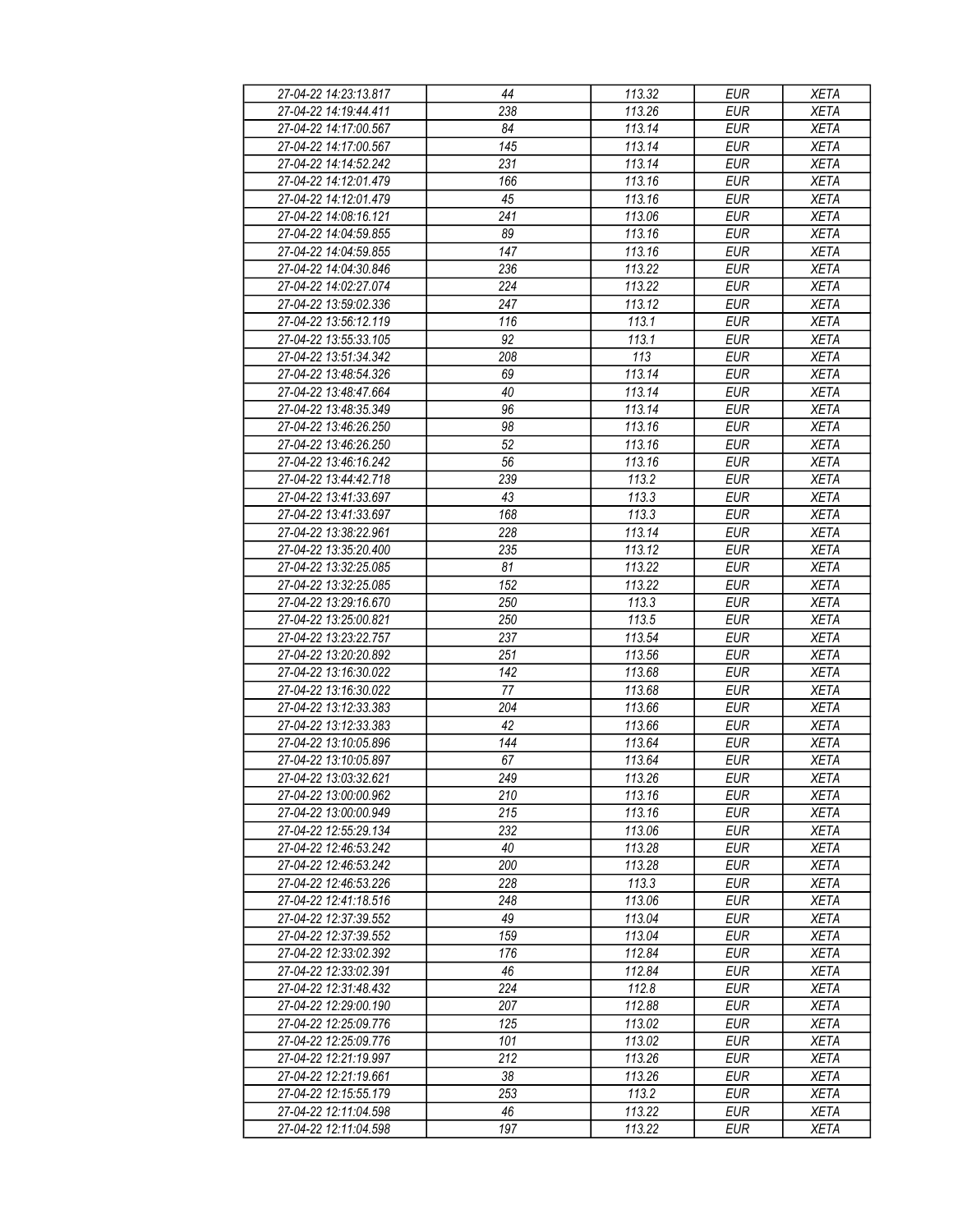| 27-04-22 12:04:41.650 | 212 | 113.42 | EUR        | <b>XETA</b> |
|-----------------------|-----|--------|------------|-------------|
| 27-04-22 12:04:41.673 | 240 | 113.42 | <b>EUR</b> | <b>XETA</b> |
| 27-04-22 12:02:44.502 | 215 | 113.62 | <b>EUR</b> | <b>XETA</b> |
| 27-04-22 12:02:20.193 | 226 | 113.7  | <b>EUR</b> | <b>XETA</b> |
|                       | 230 | 113.74 |            |             |
| 27-04-22 11:57:59.592 |     |        | <b>EUR</b> | <b>XETA</b> |
| 27-04-22 11:54:00.284 | 26  | 113.94 | <b>EUR</b> | <b>XETA</b> |
| 27-04-22 11:54:00.284 | 198 | 113.94 | <b>EUR</b> | <b>XETA</b> |
| 27-04-22 11:49:54.556 | 206 | 113.72 | <b>EUR</b> | <b>XETA</b> |
| 27-04-22 11:48:48.218 | 236 | 113.66 | <b>EUR</b> | <b>XETA</b> |
| 27-04-22 11:45:01.931 | 214 | 113.7  | <b>EUR</b> | <b>XETA</b> |
| 27-04-22 11:45:01.919 | 216 | 113.68 | <b>EUR</b> | <b>XETA</b> |
| 27-04-22 11:40:31.925 | 253 | 114.06 | <b>EUR</b> | <b>XETA</b> |
| 27-04-22 11:36:24.886 | 247 | 114.08 | <b>EUR</b> | <b>XETA</b> |
| 27-04-22 11:34:00.631 | 206 | 114.14 | <b>EUR</b> | <b>XETA</b> |
| 27-04-22 11:29:06.450 | 228 | 114.02 | <b>EUR</b> | <b>XETA</b> |
| 27-04-22 11:25:10.635 | 225 | 114.12 | <b>EUR</b> | <b>XETA</b> |
| 27-04-22 11:24:24.913 | 229 | 114.12 | <b>EUR</b> | <b>XETA</b> |
| 27-04-22 11:20:13.982 | 240 | 113.98 | <b>EUR</b> | <b>XETA</b> |
| 27-04-22 11:19:03.066 | 233 | 114.06 | <b>EUR</b> | <b>XETA</b> |
| 27-04-22 11:14:05.503 | 244 | 114.04 | <b>EUR</b> | <b>XETA</b> |
| 27-04-22 11:10:45.086 | 230 | 114.04 | <b>EUR</b> | <b>XETA</b> |
| 27-04-22 11:07:51.406 | 235 | 114.08 | <b>EUR</b> | <b>XETA</b> |
| 27-04-22 11:03:28.419 | 243 | 114.2  | <b>EUR</b> | <b>XETA</b> |
| 27-04-22 11:00:16.189 | 238 | 114.14 | <b>EUR</b> | <b>XETA</b> |
| 27-04-22 10:57:30.522 | 231 | 114.18 | <b>EUR</b> | <b>XETA</b> |
| 27-04-22 10:57:30.522 | 192 | 114.18 | <b>EUR</b> | <b>XETA</b> |
| 27-04-22 10:57:30.522 | 36  | 114.18 | <b>EUR</b> | <b>XETA</b> |
| 27-04-22 10:54:34.564 | 246 | 114.04 | <b>EUR</b> | <b>XETA</b> |
|                       | 227 |        |            |             |
| 27-04-22 10:52:05.282 |     | 113.96 | <b>EUR</b> | <b>XETA</b> |
| 27-04-22 10:50:39.237 | 69  | 113.76 | <b>EUR</b> | <b>XETA</b> |
| 27-04-22 10:50:39.237 | 150 | 113.76 | <b>EUR</b> | <b>XETA</b> |
| 27-04-22 10:46:38.281 | 236 | 113.74 | <b>EUR</b> | <b>XETA</b> |
| 27-04-22 10:43:12.031 | 221 | 113.76 | <b>EUR</b> | <b>XETA</b> |
| 27-04-22 10:41:56.633 | 222 | 113.78 | <b>EUR</b> | <b>XETA</b> |
| 27-04-22 10:41:56.633 | 232 | 113.78 | <b>EUR</b> | <b>XETA</b> |
| 27-04-22 10:37:32.963 | 245 | 113.64 | <b>EUR</b> | <b>XETA</b> |
| 27-04-22 10:32:59.318 | 225 | 113.6  | <b>EUR</b> | <b>XETA</b> |
| 27-04-22 10:30:14.221 | 85  | 113.82 | <b>EUR</b> | <b>XETA</b> |
| 27-04-22 10:30:14.221 | 138 | 113.82 | <b>EUR</b> | <b>XETA</b> |
| 27-04-22 10:26:32.845 | 98  | 113.8  | <b>EUR</b> | <b>XETA</b> |
| 27-04-22 10:26:32.838 | 111 | 113.8  | EUR        | XETA        |
| 27-04-22 10:23:16.032 | 138 | 113.64 | EUR        | <b>XETA</b> |
| 27-04-22 10:23:15.171 | 80  | 113.64 | <b>EUR</b> | <b>XETA</b> |
| 27-04-22 10:19:50.023 | 157 | 113.64 | <b>EUR</b> | <b>XETA</b> |
| 27-04-22 10:19:50.023 | 53  | 113.64 | <b>EUR</b> | <b>XETA</b> |
| 27-04-22 10:18:48.127 | 211 | 113.68 | <b>EUR</b> | <b>XETA</b> |
| 27-04-22 10:16:29.981 | 236 | 113.7  | <b>EUR</b> | <b>XETA</b> |
| 27-04-22 10:14:28.641 | 241 | 113.88 | <b>EUR</b> | <b>XETA</b> |
| 27-04-22 10:11:01.651 | 230 | 113.76 | <b>EUR</b> | <b>XETA</b> |
| 27-04-22 10:07:48.022 | 204 | 113.96 | EUR        | <b>XETA</b> |
| 27-04-22 10:04:25.443 | 240 | 114.12 | <b>EUR</b> | <b>XETA</b> |
| 27-04-22 10:02:01.573 | 219 | 114.12 | <b>EUR</b> | <b>XETA</b> |
| 27-04-22 09:58:08.561 | 236 | 114    | <b>EUR</b> | <b>XETA</b> |
| 27-04-22 09:58:08.561 | 76  | 114    | EUR        | <b>XETA</b> |
| 27-04-22 09:58:08.561 | 174 | 114    | <b>EUR</b> | <b>XETA</b> |
| 27-04-22 09:54:56.813 | 25  | 113.52 | <b>EUR</b> | <b>XETA</b> |
| 27-04-22 09:54:56.813 | 186 | 113.52 | <b>EUR</b> | <b>XETA</b> |
| 27-04-22 09:51:52.621 | 250 | 113.34 | <b>EUR</b> |             |
| 27-04-22 09:48:57.299 | 250 | 113.36 |            | <b>XETA</b> |
|                       |     |        | EUR        | XETA        |
| 27-04-22 09:46:30.370 | 221 | 113.6  | EUR        | XETA        |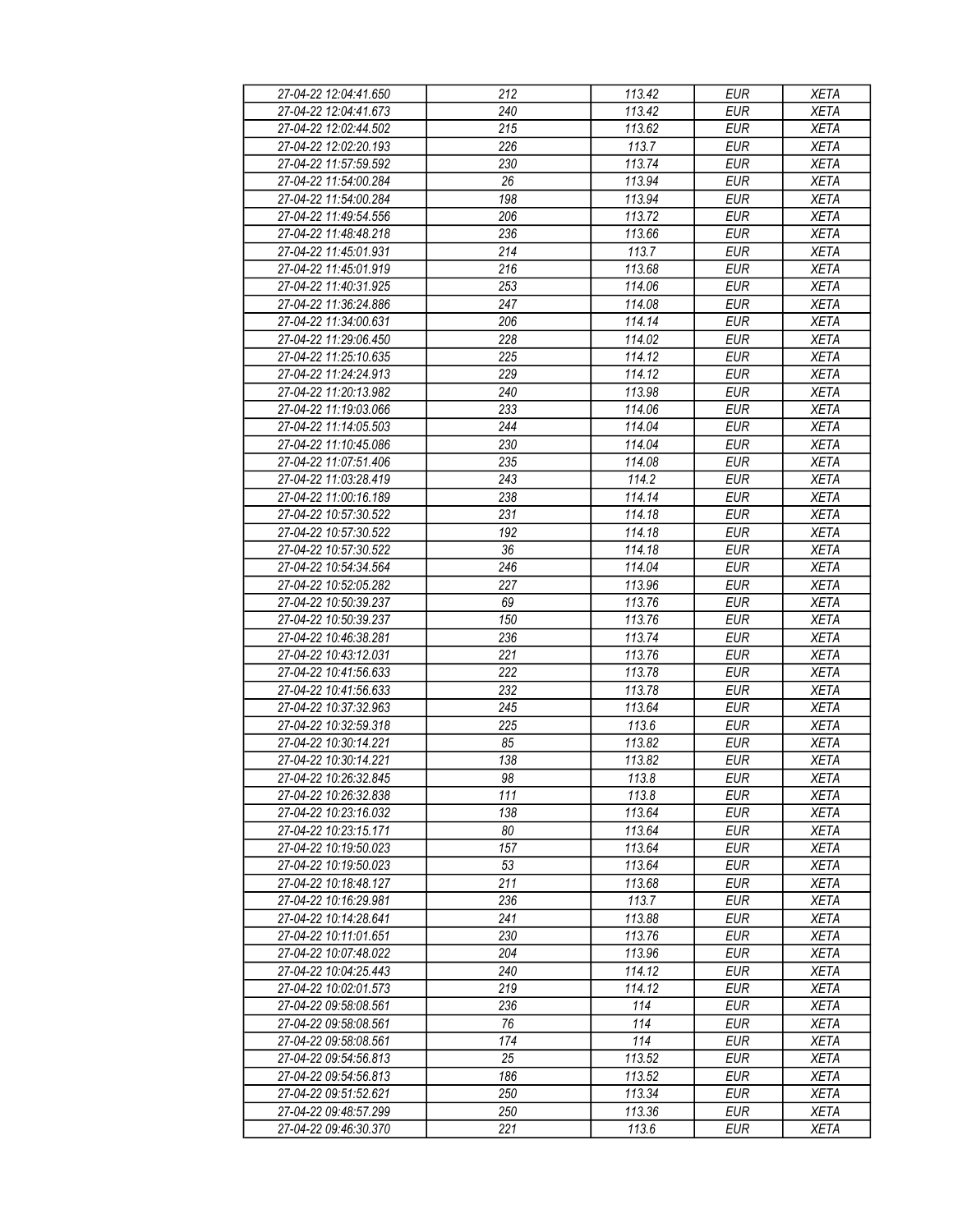| 27-04-22 09:43:58.916 | 212 | 113.82             | <b>EUR</b> | <b>XETA</b> |
|-----------------------|-----|--------------------|------------|-------------|
| 27-04-22 09:41:15.968 | 115 | 113.92             | <b>EUR</b> | <b>XETA</b> |
| 27-04-22 09:41:15.968 | 97  | 113.92             | <b>EUR</b> | <b>XETA</b> |
| 27-04-22 09:37:19.550 | 254 | 113.92             | <b>EUR</b> | <b>XETA</b> |
| 27-04-22 09:34:04.079 | 239 | 113.88             | <b>EUR</b> | <b>XETA</b> |
| 27-04-22 09:33:14.458 | 203 | 113.96             | <b>EUR</b> | <b>XETA</b> |
|                       |     |                    | <b>EUR</b> |             |
| 27-04-22 09:33:14.458 | 49  | 113.96             |            | <b>XETA</b> |
| 27-04-22 09:30:58.476 | 238 | 114.2              | <b>EUR</b> | <b>XETA</b> |
| 27-04-22 09:27:02.973 | 253 | 114.18             | <b>EUR</b> | <b>XETA</b> |
| 27-04-22 09:24:13.041 | 147 | 114.42             | <b>EUR</b> | <b>XETA</b> |
| 27-04-22 09:24:13.041 | 77  | 114.42             | <b>EUR</b> | <b>XETA</b> |
| 27-04-22 09:21:32.032 | 186 | 114.18             | <b>EUR</b> | <b>XETA</b> |
| 27-04-22 09:21:32.032 | 68  | 114.18             | <b>EUR</b> | <b>XETA</b> |
| 27-04-22 09:19:24.498 | 219 | 114.42             | <b>EUR</b> | <b>XETA</b> |
| 27-04-22 09:15:55.533 | 225 | 114.12             | <b>EUR</b> | <b>XETA</b> |
| 27-04-22 09:13:26.954 | 216 | 114.08             | <b>EUR</b> | <b>XETA</b> |
| 27-04-22 09:11:35.998 | 251 | 113.92             | <b>EUR</b> | <b>XETA</b> |
| 27-04-22 09:07:32.419 | 76  | 113.62             | <b>EUR</b> | <b>XETA</b> |
| 27-04-22 09:07:32.405 | 205 | 113.6              | <b>EUR</b> | <b>XETA</b> |
| 27-04-22 09:04:59.514 | 70  | 113.22             | <b>EUR</b> | <b>XETA</b> |
| 27-04-22 09:04:59.514 | 139 | 113.22             | <b>EUR</b> | <b>XETA</b> |
| 27-04-22 09:04:59.514 | 225 | 113.22             | <b>EUR</b> | <b>XETA</b> |
|                       |     |                    |            | <b>XETA</b> |
| 27-04-22 09:02:55.793 | 251 | 113.56             | <b>EUR</b> |             |
| 27-04-22 09:01:27.400 | 223 | 113.94             | <b>EUR</b> | <b>XETA</b> |
| 27-04-22 08:59:03.055 | 180 | 114                | <b>EUR</b> | <b>XETA</b> |
| 27-04-22 08:59:03.055 | 63  | 114                | <b>EUR</b> | <b>XETA</b> |
| 27-04-22 08:57:03.265 | 81  | 114.08             | <b>EUR</b> | <b>XETA</b> |
| 27-04-22 08:57:03.265 | 172 | 114.08             | <b>EUR</b> | <b>XETA</b> |
| 27-04-22 08:55:40.578 | 240 | 114                | <b>EUR</b> | <b>XETA</b> |
| 27-04-22 08:53:50.757 | 247 | 113.8              | <b>EUR</b> | <b>XETA</b> |
| 27-04-22 08:51:36.296 | 46  | 113.38             | <b>EUR</b> | <b>XETA</b> |
| 27-04-22 08:51:36.296 | 192 | 113.38             | <b>EUR</b> | <b>XETA</b> |
| 27-04-22 08:49:18.052 | 212 | 113.22             | <b>EUR</b> | <b>XETA</b> |
| 27-04-22 08:47:15.745 | 37  | 113.16             | <b>EUR</b> | <b>XETA</b> |
| 27-04-22 08:47:15.744 | 200 | 113.16             | <b>EUR</b> | <b>XETA</b> |
| 27-04-22 08:44:51.526 | 241 | 112.84             | <b>EUR</b> | <b>XETA</b> |
| 27-04-22 08:43:45.591 | 236 | 112.88             | <b>EUR</b> | <b>XETA</b> |
| 27-04-22 08:41:08.064 | 122 | 112.72             | <b>EUR</b> | <b>XETA</b> |
| 27-04-22 08:41:08.064 | 91  | 112.72             | <b>EUR</b> | <b>XETA</b> |
| 27-04-22 08:40:34.743 | 222 | $\overline{112.7}$ | <b>EUR</b> | <b>XETA</b> |
| 27-04-22 08:36:49.889 | 85  | 112.32             | EUR        | XETA        |
| 27-04-22 08:36:49.889 | 158 | 112.32             | <b>EUR</b> |             |
|                       |     |                    | <b>EUR</b> | <b>XETA</b> |
| 27-04-22 08:36:19.096 | 227 | 112.26             |            | <b>XETA</b> |
| 27-04-22 08:36:19.096 | 212 | 112.26             | <b>EUR</b> | <b>XETA</b> |
| 27-04-22 08:32:56.947 | 19  | 111.68             | EUR        | <b>XETA</b> |
| 27-04-22 08:32:56.947 | 227 | 111.68             | <b>EUR</b> | <b>XETA</b> |
| 27-04-22 08:31:01.915 | 131 | 111.64             | <b>EUR</b> | <b>XETA</b> |
| 27-04-22 08:31:01.915 | 55  | 111.64             | <b>EUR</b> | <b>XETA</b> |
| 27-04-22 08:31:01.915 | 48  | 111.64             | <b>EUR</b> | <b>XETA</b> |
| 27-04-22 08:29:37.155 | 243 | 111.64             | <b>EUR</b> | <b>XETA</b> |
| 27-04-22 08:28:07.514 | 227 | 111.66             | <b>EUR</b> | <b>XETA</b> |
| 27-04-22 08:28:07.514 | 229 | 111.66             | <b>EUR</b> | <b>XETA</b> |
| 27-04-22 08:26:31.928 | 76  | 111.86             | <b>EUR</b> | <b>XETA</b> |
| 27-04-22 08:26:31.927 | 164 | 111.86             | EUR        | <b>XETA</b> |
| 27-04-22 08:24:47.685 | 45  | 112.54             | EUR        | <b>XETA</b> |
| 27-04-22 08:24:47.685 | 173 | 112.54             | <b>EUR</b> | <b>XETA</b> |
| 27-04-22 08:22:57.033 | 115 | 112.36             | <b>EUR</b> | <b>XETA</b> |
| 27-04-22 08:22:57.033 | 48  | 112.36             | EUR        | XETA        |
|                       |     |                    |            |             |
| 27-04-22 08:22:57.033 | 57  | 112.36             | EUR        | <b>XETA</b> |
| 27-04-22 08:22:00.649 | 160 | 112.5              | EUR        | <b>XETA</b> |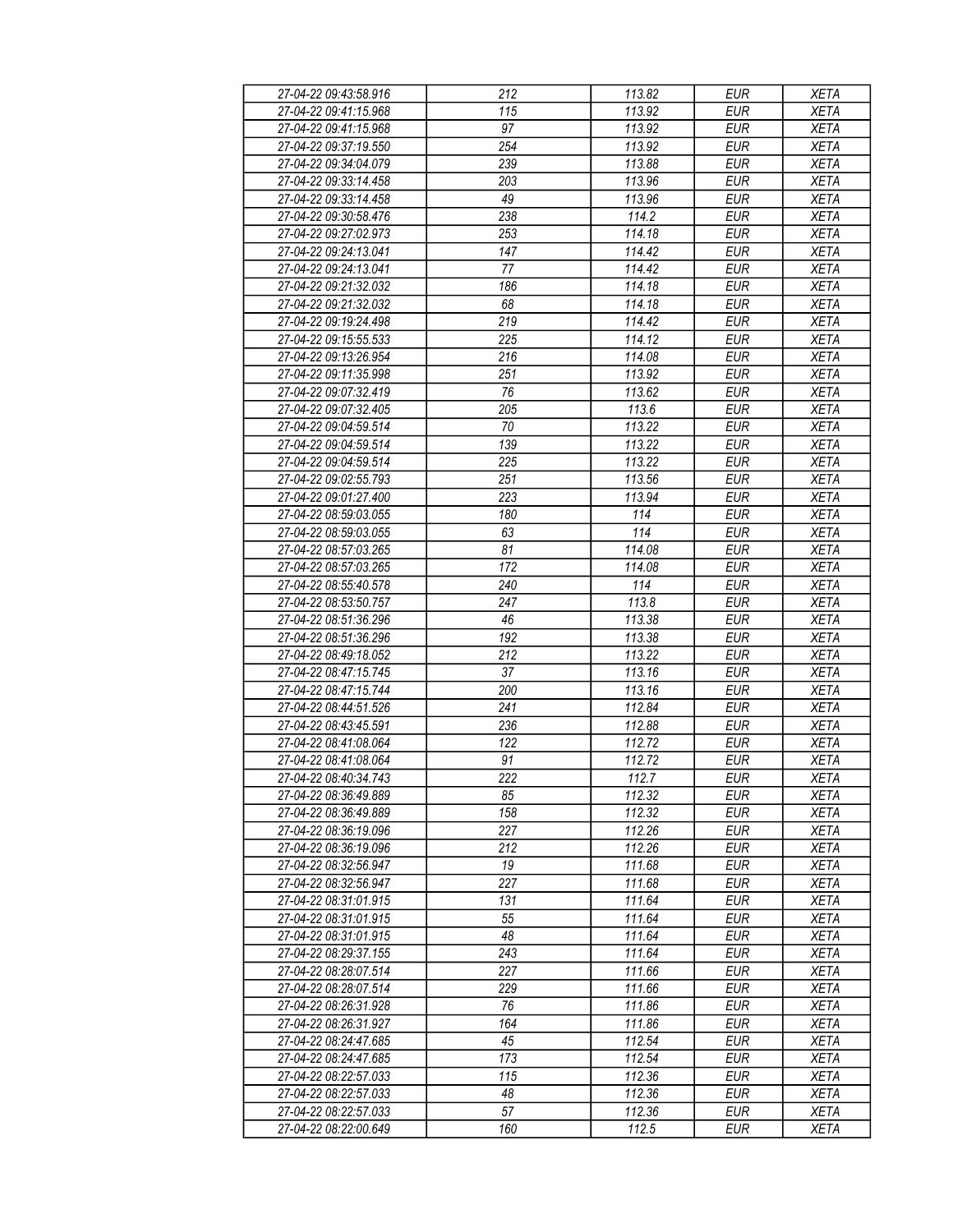| 27-04-22 08:22:00.649 | 52             | 112.5  | <b>EUR</b> | <b>XETA</b> |
|-----------------------|----------------|--------|------------|-------------|
| 27-04-22 08:20:43.234 | 222            | 112.42 | <b>EUR</b> | <b>XETA</b> |
| 27-04-22 08:20:23.329 | 192            | 112.46 | <b>EUR</b> | <b>XETA</b> |
| 27-04-22 08:20:23.329 | 56             | 112.46 | <b>EUR</b> | <b>XETA</b> |
| 27-04-22 08:19:33.340 | 113            | 112.66 | <b>EUR</b> | <b>XETA</b> |
| 27-04-22 08:19:33.340 | 99             | 112.66 | <b>EUR</b> | <b>XETA</b> |
| 27-04-22 08:17:34.332 | 232            | 112.48 | <b>EUR</b> | <b>XETA</b> |
| 27-04-22 08:16:09.676 | 236            | 112.48 | <b>EUR</b> | <b>XETA</b> |
| 27-04-22 08:14:02.596 | 50             | 112.56 | <b>EUR</b> | <b>XETA</b> |
| 27-04-22 08:14:02.556 | 67             | 112.56 | <b>EUR</b> | <b>XETA</b> |
| 27-04-22 08:14:02.556 | 53             | 112.56 | <b>EUR</b> | <b>XETA</b> |
| 27-04-22 08:14:02.556 | 44             | 112.56 | <b>EUR</b> | <b>XETA</b> |
| 27-04-22 08:13:13.087 | 215            | 112.92 | <b>EUR</b> | <b>XETA</b> |
| 27-04-22 08:13:13.082 | 223            | 112.94 | <b>EUR</b> | <b>XETA</b> |
| 27-04-22 08:12:09.715 | 15             | 113.12 | <b>EUR</b> | <b>XETA</b> |
| 27-04-22 08:12:09.715 | 204            | 113.12 | <b>EUR</b> | <b>XETA</b> |
| 27-04-22 08:10:18.688 | $\overline{c}$ | 113.52 | <b>EUR</b> | <b>XETA</b> |
| 27-04-22 08:10:18.688 | 85             | 113.52 | <b>EUR</b> | <b>XETA</b> |
| 27-04-22 08:10:18.688 | 167            | 113.52 | <b>EUR</b> | <b>XETA</b> |
| 27-04-22 08:09:46.522 | 88             | 113.62 | <b>EUR</b> | <b>XETA</b> |
| 27-04-22 08:09:46.522 | 12             | 113.62 | <b>EUR</b> | <b>XETA</b> |
| 27-04-22 08:09:46.522 | 148            | 113.62 | <b>EUR</b> | <b>XETA</b> |
| 27-04-22 08:09:26.477 | 241            | 113.62 | <b>EUR</b> | <b>XETA</b> |
| 27-04-22 08:09:26.477 | 233            | 113.62 | <b>EUR</b> | <b>XETA</b> |
| 27-04-22 08:06:04.370 | 198            | 113.1  | <b>EUR</b> | <b>XETA</b> |
| 27-04-22 08:06:04.370 | 9              | 113.1  | <b>EUR</b> | <b>XETA</b> |
| 27-04-22 08:05:31.531 | 231            | 113.08 | <b>EUR</b> | <b>XETA</b> |
| 27-04-22 08:03:22.792 | 229            | 113.3  | <b>EUR</b> | <b>XETA</b> |
| 27-04-22 08:03:22.792 | 182            | 113.3  | <b>EUR</b> | <b>XETA</b> |
| 27-04-22 08:03:22.792 | 38             | 113.3  | <b>EUR</b> | <b>XETA</b> |
| 27-04-22 08:01:18.650 | 250            | 113.1  | <b>EUR</b> | <b>XETA</b> |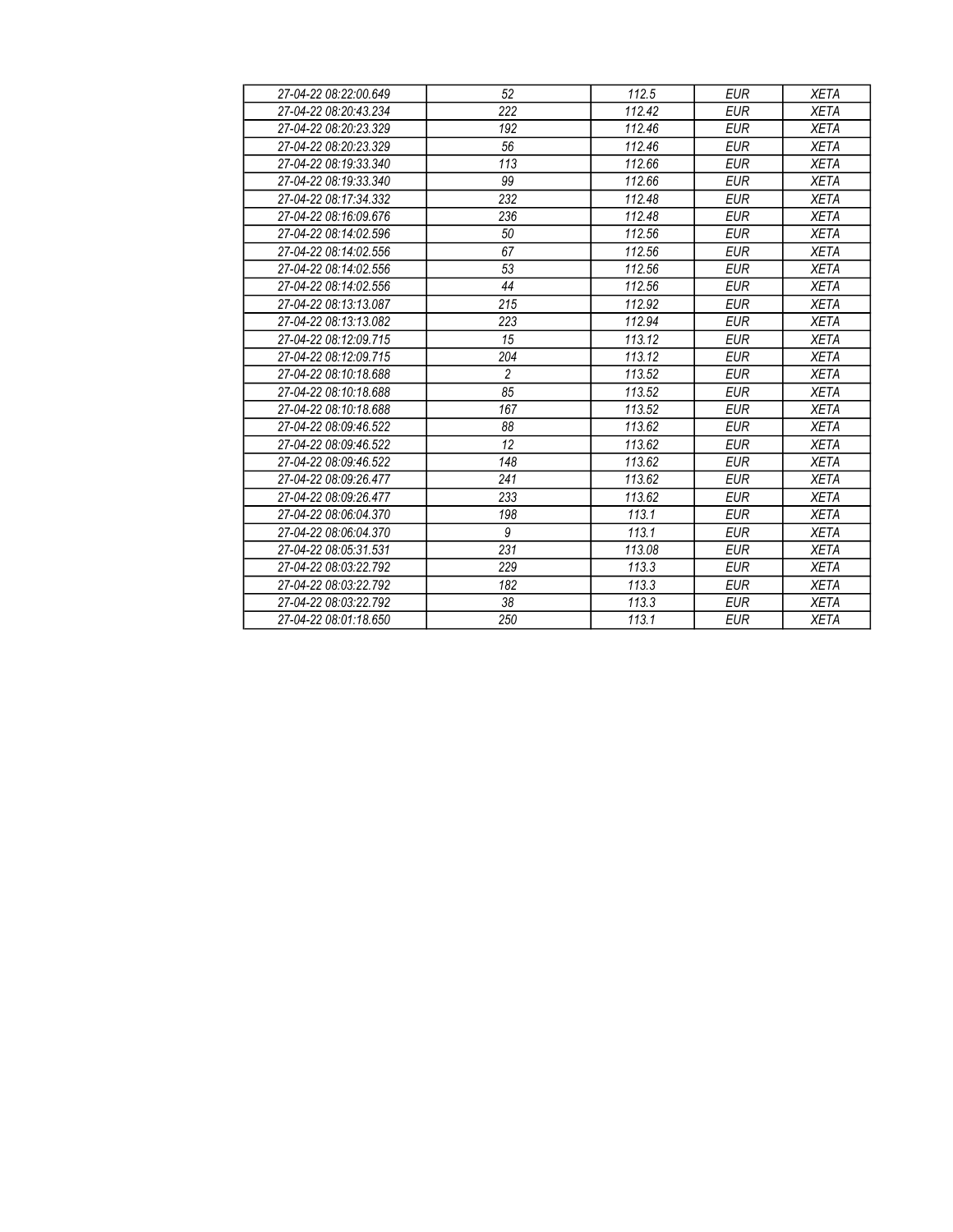## Each order relating to the buy-back programme above according to Art. 5 sec. 3 MAR in conjunction with Art. 25 sec. 1 and 2 MiFiR

In red colour are the fields according to Table 2 of the Annex of Del. Regulation (EU) 2017/580; alternatively you may report the

| Date and Time according to field 9 | <b>Segment MIC code</b><br>according to field 16 | <b>Transaction price</b><br>according to field 28 | <b>Price currency according</b><br>to field 29 | <b>Buy-sell indicator</b><br>according to field 32 |
|------------------------------------|--------------------------------------------------|---------------------------------------------------|------------------------------------------------|----------------------------------------------------|
| 27-04-22 16:29:15.300              | <b>XETA</b>                                      | 113.26                                            | <b>EUR</b>                                     | <b>BUY</b>                                         |
| 27-04-22 16:29:00.193              | <b>XETA</b>                                      | 113.32                                            | <b>EUR</b>                                     | <b>BUY</b>                                         |
| 27-04-22 16:27:40.633              | <b>XETA</b>                                      | 113.26                                            | <b>EUR</b>                                     | <b>BUY</b>                                         |
| 27-04-22 16:26:21.141              | <b>XETA</b>                                      | 113.2                                             | <b>EUR</b>                                     | <b>BUY</b>                                         |
| 27-04-22 16:25:00.650              | <b>XETA</b>                                      | 113.18                                            | <b>EUR</b>                                     | <b>BUY</b>                                         |
| 27-04-22 16:25:00.650              | <b>XETA</b>                                      | 113.16                                            | <b>EUR</b>                                     | <b>BUY</b>                                         |
| 27-04-22 16:25:00.644              | <b>XETA</b>                                      | 113.16                                            | <b>EUR</b>                                     | <b>BUY</b>                                         |
| 27-04-22 16:25:00.633              | <b>XETA</b>                                      | 113.18                                            | <b>EUR</b>                                     | <b>BUY</b>                                         |
| 27-04-22 16:24:23.451              | <b>XETA</b>                                      | 113.32                                            | <b>EUR</b>                                     | <b>BUY</b>                                         |
| 27-04-22 16:24:23.451              | <b>XETA</b>                                      | 113.32                                            | <b>EUR</b>                                     | <b>BUY</b>                                         |
| 27-04-22 16:24:23.347              | <b>XETA</b>                                      | 113.34                                            | <b>EUR</b>                                     | <b>BUY</b>                                         |
| 27-04-22 16:24:23.451              | <b>XETA</b>                                      | 113.32                                            | <b>EUR</b>                                     | <b>BUY</b>                                         |
| 27-04-22 16:24:14.136              | <b>XETA</b>                                      | 113.36                                            | <b>EUR</b>                                     | <b>BUY</b>                                         |
| 27-04-22 16:22:54.959              | <b>XETA</b>                                      | 113.14                                            | <b>EUR</b>                                     | <b>BUY</b>                                         |
| 27-04-22 16:21:50.329              | <b>XETA</b>                                      | 112.98                                            | <b>EUR</b>                                     | <b>BUY</b>                                         |
| 27-04-22 16:21:49.735              | <b>XETA</b>                                      | 113                                               | <b>EUR</b>                                     | <b>BUY</b>                                         |
| 27-04-22 16:21:49.735              | <b>XETA</b>                                      | $\overline{113}$                                  | <b>EUR</b>                                     | <b>BUY</b>                                         |
| 27-04-22 16:20:10.402              | <b>XETA</b>                                      | 112.98                                            | <b>EUR</b>                                     | <b>BUY</b>                                         |
| 27-04-22 16:20:02.407              | <b>XETA</b>                                      | 113.1                                             | <b>EUR</b>                                     | <b>BUY</b>                                         |
| 27-04-22 16:19:51.815              | <b>XETA</b>                                      | 113.12                                            | <b>EUR</b>                                     | <b>BUY</b>                                         |
| 27-04-22 16:18:47.546              | <b>XETA</b>                                      | 113.08                                            | <b>EUR</b>                                     | <b>BUY</b>                                         |
| 27-04-22 16:18:47.543              | <b>XETA</b>                                      | 113.08                                            | <b>EUR</b>                                     | <b>BUY</b>                                         |
| 27-04-22 16:18:47.529              | <b>XETA</b>                                      | 113.08                                            | <b>EUR</b>                                     | <b>BUY</b>                                         |
| 27-04-22 16:18:47.529              | <b>XETA</b>                                      | 113.08                                            | <b>EUR</b>                                     | <b>BUY</b>                                         |
| 27-04-22 16:16:58.900              | <b>XETA</b>                                      | 113.06                                            | <b>EUR</b>                                     | <b>BUY</b>                                         |
| 27-04-22 16:16:39.690              | <b>XETA</b>                                      | 113.1                                             | <b>EUR</b>                                     | <b>BUY</b>                                         |
| 27-04-22 16:16:12.707              | <b>XETA</b>                                      | 113.12                                            | <b>EUR</b>                                     | <b>BUY</b>                                         |
| 27-04-22 16:16:07.118              | <b>XETA</b>                                      | 113.14                                            | <b>EUR</b>                                     | <b>BUY</b>                                         |
| 27-04-22 16:14:16.570              | <b>XETA</b>                                      | 112.96                                            | <b>EUR</b>                                     | <b>BUY</b>                                         |
| 27-04-22 16:14:15.014              | <b>XETA</b>                                      | 112.96                                            | <b>EUR</b>                                     | <b>BUY</b>                                         |
| 27-04-22 16:14:00.115              | <b>XETA</b>                                      | 113.04                                            | <b>EUR</b>                                     | <b>BUY</b>                                         |
| 27-04-22 16:13:28.540              | <b>XETA</b>                                      | 113.04                                            | <b>EUR</b>                                     | <b>BUY</b>                                         |
| 27-04-22 16:13:28.540              | <b>XETA</b>                                      | 113.04                                            | <b>EUR</b>                                     | <b>BUY</b>                                         |
| 27-04-22 16:13:28.540              | <b>XETA</b>                                      | 113.04                                            | <b>EUR</b>                                     | <b>BUY</b>                                         |
| 27-04-22 16:12:28.981              | <b>XETA</b>                                      | 112.86                                            | <b>EUR</b>                                     | <b>BUY</b>                                         |
| 27-04-22 16:12:04.712              | <b>XETA</b>                                      | 112.86                                            | <b>EUR</b>                                     | <b>BUY</b>                                         |
| 27-04-22 16:11:28.340              | <b>XETA</b>                                      | 112.94                                            | <b>EUR</b>                                     | <b>BUY</b>                                         |
| 27-04-22 16:10:28.212              | <b>XETA</b>                                      | 112.86                                            | <b>EUR</b>                                     | <b>BUY</b>                                         |
| 27-04-22 16:09:56.125              | <b>XETA</b>                                      | 112.94                                            | <b>EUR</b>                                     | <b>BUY</b>                                         |
| 27-04-22 16:09:04.062              | <b>XETA</b>                                      | 113.1                                             | <b>EUR</b>                                     | <b>BUY</b>                                         |
| 27-04-22 16:09:04.062              | <b>XETA</b>                                      | 113.1                                             | <b>EUR</b>                                     | <b>BUY</b>                                         |
| 27-04-22 16:06:30.929              | <b>XETA</b>                                      | 113.06                                            | <b>EUR</b>                                     | <b>BUY</b>                                         |
| 27-04-22 16:04:56.809              | <b>XETA</b>                                      | 113.04                                            | <b>EUR</b>                                     | <b>BUY</b>                                         |
| 27-04-22 16:02:57.079              | <b>XETA</b>                                      | 113.26                                            | <b>EUR</b>                                     | <b>BUY</b>                                         |
| 27-04-22 16:02:57.079              | <b>XETA</b>                                      | 113.26                                            | <b>EUR</b>                                     | <b>BUY</b>                                         |
| 27-04-22 16:01:10.888              | <b>XETA</b>                                      | 113.24                                            | <b>EUR</b>                                     | <b>BUY</b>                                         |
| 27-04-22 15:59:58.772              | <b>XETA</b>                                      | 113                                               | <b>EUR</b>                                     | <b>BUY</b>                                         |
| 27-04-22 15:59:58.772              | <b>XETA</b>                                      | 113                                               | <b>EUR</b>                                     | <b>BUY</b>                                         |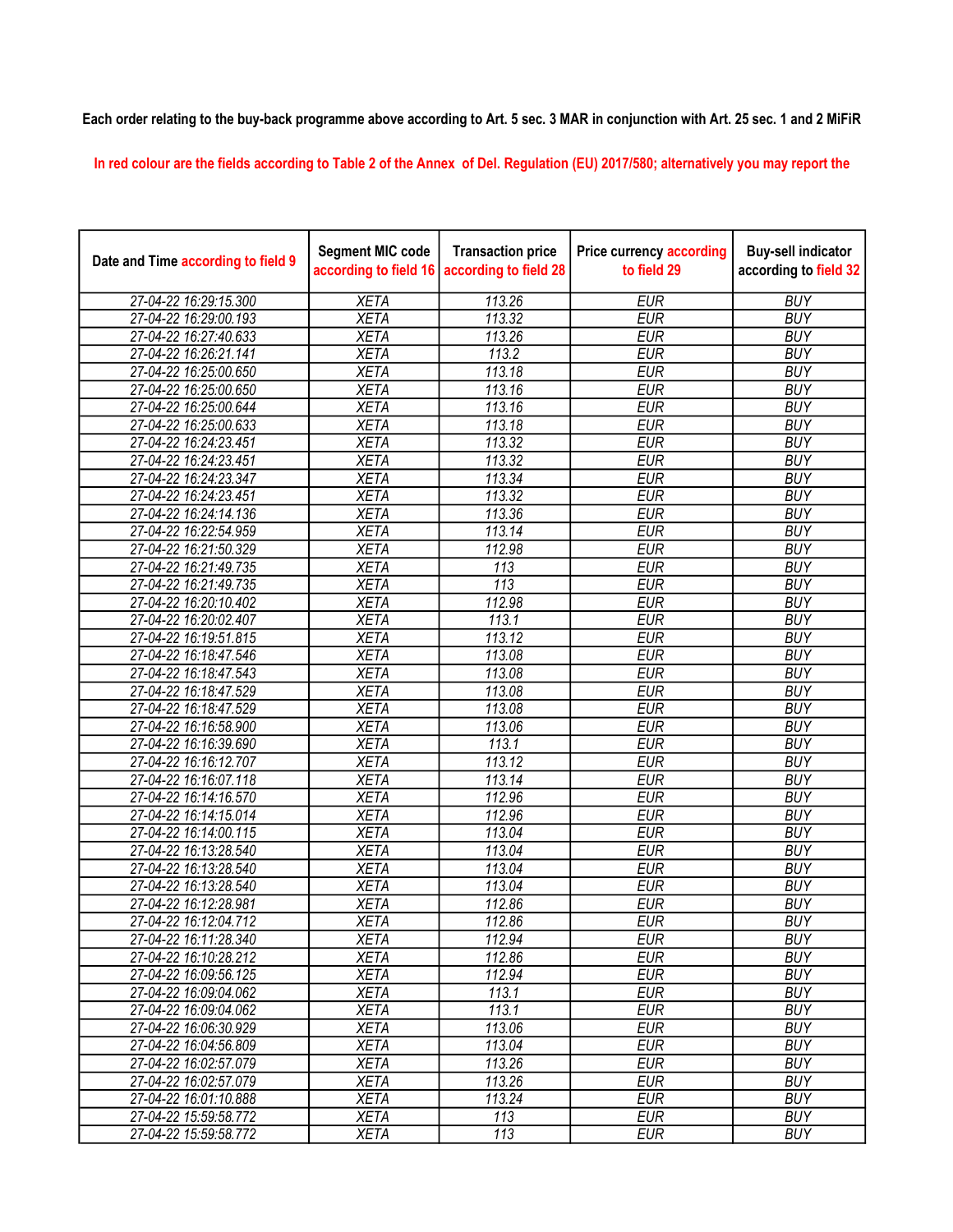| 27-04-22 15:58:32.724 | <b>XETA</b> | 112.98 | <b>EUR</b> | <b>BUY</b> |
|-----------------------|-------------|--------|------------|------------|
| 27-04-22 15:55:44.601 | <b>XETA</b> | 113.14 | <b>EUR</b> | <b>BUY</b> |
| 27-04-22 15:55:44.601 | <b>XETA</b> | 113.14 | <b>EUR</b> | <b>BUY</b> |
| 27-04-22 15:53:25.574 | <b>XETA</b> | 113.2  | <b>EUR</b> | <b>BUY</b> |
| 27-04-22 15:51:00.208 | <b>XETA</b> | 113.16 | <b>EUR</b> | <b>BUY</b> |
| 27-04-22 15:48:31.068 | <b>XETA</b> | 113.24 | <b>EUR</b> | <b>BUY</b> |
| 27-04-22 15:47:06.237 | <b>XETA</b> | 113.14 | <b>EUR</b> | <b>BUY</b> |
| 27-04-22 15:47:06.236 | <b>XETA</b> | 113.14 | <b>EUR</b> | <b>BUY</b> |
| 27-04-22 15:45:21.338 | <b>XETA</b> | 112.94 | <b>EUR</b> | <b>BUY</b> |
| 27-04-22 15:45:21.338 | <b>XETA</b> | 112.94 | <b>EUR</b> | <b>BUY</b> |
| 27-04-22 15:44:01.440 | <b>XETA</b> | 112.98 | <b>EUR</b> | <b>BUY</b> |
| 27-04-22 15:41:29.253 | <b>XETA</b> | 112.86 | <b>EUR</b> | <b>BUY</b> |
| 27-04-22 15:39:02.131 | <b>XETA</b> | 112.86 | <b>EUR</b> | <b>BUY</b> |
| 27-04-22 15:36:15.856 | <b>XETA</b> | 112.78 | <b>EUR</b> | <b>BUY</b> |
| 27-04-22 15:33:46.162 | <b>XETA</b> | 112.48 | <b>EUR</b> | <b>BUY</b> |
| 27-04-22 15:31:33.646 | <b>XETA</b> | 112.8  | <b>EUR</b> | <b>BUY</b> |
| 27-04-22 15:29:20.094 | <b>XETA</b> | 112.92 | <b>EUR</b> | <b>BUY</b> |
| 27-04-22 15:28:46.179 | <b>XETA</b> | 112.9  | <b>EUR</b> | <b>BUY</b> |
| 27-04-22 15:27:27.683 | <b>XETA</b> | 112.86 | <b>EUR</b> | <b>BUY</b> |
| 27-04-22 15:24:47.037 | <b>XETA</b> | 112.8  | <b>EUR</b> | <b>BUY</b> |
| 27-04-22 15:22:39.576 | <b>XETA</b> | 112.82 | <b>EUR</b> | <b>BUY</b> |
| 27-04-22 15:20:36.781 | <b>XETA</b> | 112.8  | <b>EUR</b> | <b>BUY</b> |
| 27-04-22 15:20:36.780 | <b>XETA</b> | 112.8  | <b>EUR</b> | <b>BUY</b> |
| 27-04-22 15:18:35.075 | <b>XETA</b> | 112.76 | <b>EUR</b> | <b>BUY</b> |
| 27-04-22 15:18:35.068 |             |        | <b>EUR</b> | <b>BUY</b> |
|                       | <b>XETA</b> | 112.76 |            |            |
| 27-04-22 15:16:52.238 | <b>XETA</b> | 112.82 | <b>EUR</b> | <b>BUY</b> |
| 27-04-22 15:15:09.335 | <b>XETA</b> | 112.78 | <b>EUR</b> | <b>BUY</b> |
| 27-04-22 15:13:54.685 | <b>XETA</b> | 112.78 | <b>EUR</b> | <b>BUY</b> |
| 27-04-22 15:11:55.022 | <b>XETA</b> | 112.92 | <b>EUR</b> | <b>BUY</b> |
| 27-04-22 15:11:55.022 | <b>XETA</b> | 112.92 | <b>EUR</b> | <b>BUY</b> |
| 27-04-22 15:11:55.022 | <b>XETA</b> | 112.92 | <b>EUR</b> | <b>BUY</b> |
| 27-04-22 15:09:37.957 | <b>XETA</b> | 113.06 | <b>EUR</b> | <b>BUY</b> |
| 27-04-22 15:09:37.192 | <b>XETA</b> | 113.06 | <b>EUR</b> | <b>BUY</b> |
| 27-04-22 15:07:18.038 | <b>XETA</b> | 113.12 | <b>EUR</b> | <b>BUY</b> |
| 27-04-22 15:05:22.216 | <b>XETA</b> | 112.88 | <b>EUR</b> | <b>BUY</b> |
| 27-04-22 15:02:39.833 | <b>XETA</b> | 113.04 | <b>EUR</b> | <b>BUY</b> |
| 27-04-22 15:00:27.390 | <b>XETA</b> | 113.1  | <b>EUR</b> | <b>BUY</b> |
| 27-04-22 14:58:45.309 | <b>XETA</b> | 113.22 | EUR        | <b>BUY</b> |
| 27-04-22 14:56:33.965 | <b>XETA</b> | 113.22 | <b>EUR</b> | <b>BUY</b> |
| 27-04-22 14:55:56.065 | <b>XETA</b> | 113.24 | <b>EUR</b> | <b>BUY</b> |
| 27-04-22 14:54:53.517 | <b>XETA</b> | 113.38 | <b>EUR</b> | <b>BUY</b> |
|                       |             |        | <b>EUR</b> | <b>BUY</b> |
| 27-04-22 14:52:30.278 | <b>XETA</b> | 113.6  |            |            |
| 27-04-22 14:52:30.278 | <b>XETA</b> | 113.6  | <b>EUR</b> | <b>BUY</b> |
| 27-04-22 14:52:30.278 | <b>XETA</b> | 113.6  | <b>EUR</b> | <b>BUY</b> |
| 27-04-22 14:50:41.880 | <b>XETA</b> | 113.86 | <b>EUR</b> | <b>BUY</b> |
| 27-04-22 14:48:54.507 | <b>XETA</b> | 113.86 | <b>EUR</b> | <b>BUY</b> |
| 27-04-22 14:46:36.403 | <b>XETA</b> | 113.74 | EUR        | <b>BUY</b> |
| 27-04-22 14:44:52.247 | <b>XETA</b> | 113.74 | <b>EUR</b> | <b>BUY</b> |
| 27-04-22 14:44:48.133 | <b>XETA</b> | 113.74 | <b>EUR</b> | <b>BUY</b> |
| 27-04-22 14:44:48.018 | <b>XETA</b> | 113.74 | <b>EUR</b> | <b>BUY</b> |
| 27-04-22 14:44:44.088 | <b>XETA</b> | 113.74 | <b>EUR</b> | <b>BUY</b> |
| 27-04-22 14:42:38.397 | <b>XETA</b> | 113.64 | <b>EUR</b> | <b>BUY</b> |
| 27-04-22 14:42:38.397 | <b>XETA</b> | 113.64 | <b>EUR</b> | <b>BUY</b> |
| 27-04-22 14:41:10.318 | <b>XETA</b> | 113.42 | <b>EUR</b> | <b>BUY</b> |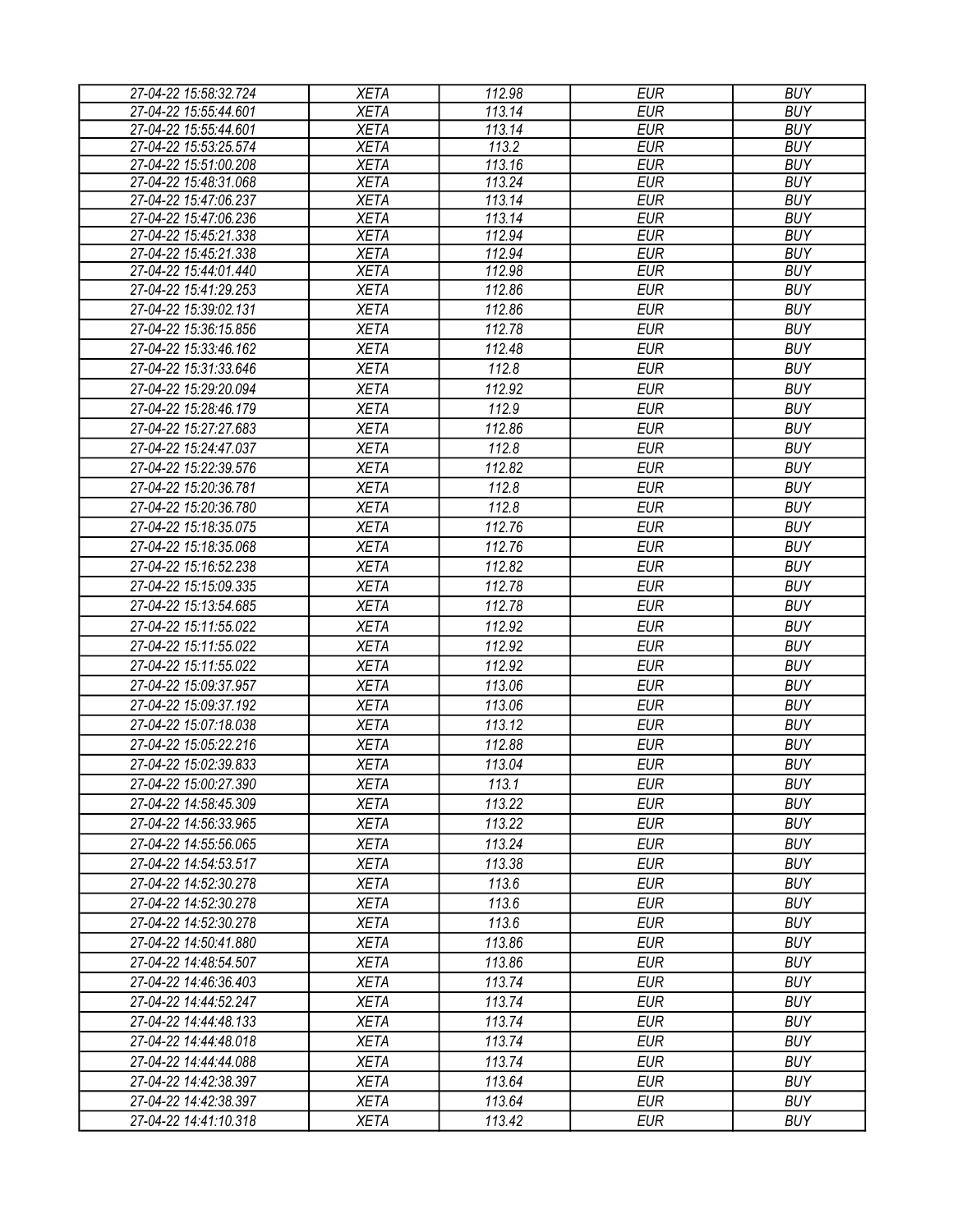| 27-04-22 14:41:10.306                          | XETA                       | 113.42 | EUR                      | <b>BUY</b> |
|------------------------------------------------|----------------------------|--------|--------------------------|------------|
| 27-04-22 14:38:33.671                          | <b>XETA</b>                | 113.24 | <b>EUR</b>               | <b>BUY</b> |
| 27-04-22 14:38:33.671                          | <b>XETA</b>                | 113.24 | <b>EUR</b>               | <b>BUY</b> |
| 27-04-22 14:36:21.436                          | <b>XETA</b>                | 113.4  | <b>EUR</b>               | <b>BUY</b> |
| 27-04-22 14:33:10.139                          | <b>XETA</b>                | 113.36 | <b>EUR</b>               | <b>BUY</b> |
| 27-04-22 14:33:10.102                          | <b>XETA</b>                | 113.36 | <b>EUR</b>               | <b>BUY</b> |
| 27-04-22 14:31:24.816                          | <b>XETA</b>                | 113.24 | <b>EUR</b>               | <b>BUY</b> |
| 27-04-22 14:29:23.174                          | <b>XETA</b>                | 113.2  | <b>EUR</b>               | <b>BUY</b> |
| 27-04-22 14:29:23.175                          | <b>XETA</b>                | 113.2  | <b>EUR</b>               | <b>BUY</b> |
| 27-04-22 14:29:23.175                          | <b>XETA</b>                | 113.2  | <b>EUR</b>               | <b>BUY</b> |
| 27-04-22 14:29:23.175                          | <b>XETA</b>                | 113.2  | <b>EUR</b>               | <b>BUY</b> |
| 27-04-22 14:25:40.199                          | <b>XETA</b>                | 113.24 | <b>EUR</b>               | <b>BUY</b> |
| 27-04-22 14:25:40.029                          | <b>XETA</b>                | 113.24 | <b>EUR</b>               | <b>BUY</b> |
| 27-04-22 14:23:13.817                          | <b>XETA</b>                | 113.32 | <b>EUR</b>               | <b>BUY</b> |
| 27-04-22 14:23:13.817                          | <b>XETA</b>                | 113.32 | <b>EUR</b>               | <b>BUY</b> |
| 27-04-22 14:19:44.411                          | <b>XETA</b>                | 113.26 | <b>EUR</b>               | <b>BUY</b> |
|                                                |                            | 113.14 |                          | <b>BUY</b> |
| 27-04-22 14:17:00.567<br>27-04-22 14:17:00.567 | <b>XETA</b><br><b>XETA</b> | 113.14 | <b>EUR</b><br><b>EUR</b> | <b>BUY</b> |
| 27-04-22 14:14:52.242                          |                            |        |                          |            |
|                                                | <b>XETA</b>                | 113.14 | <b>EUR</b>               | <b>BUY</b> |
| 27-04-22 14:12:01.479                          | <b>XETA</b>                | 113.16 | <b>EUR</b>               | <b>BUY</b> |
| 27-04-22 14:12:01.479                          | <b>XETA</b>                | 113.16 | <b>EUR</b>               | <b>BUY</b> |
| 27-04-22 14:08:16.121                          | <b>XETA</b>                | 113.06 | <b>EUR</b>               | <b>BUY</b> |
| 27-04-22 14:04:59.855                          | <b>XETA</b>                | 113.16 | <b>EUR</b>               | <b>BUY</b> |
| 27-04-22 14:04:59.855                          | <b>XETA</b>                | 113.16 | <b>EUR</b>               | <b>BUY</b> |
| 27-04-22 14:04:30.846                          | <b>XETA</b>                | 113.22 | <b>EUR</b>               | <b>BUY</b> |
| 27-04-22 14:02:27.074                          | <b>XETA</b>                | 113.22 | EUR                      | <b>BUY</b> |
| 27-04-22 13:59:02.336                          | <b>XETA</b>                | 113.12 | <b>EUR</b>               | <b>BUY</b> |
| 27-04-22 13:56:12.119                          | <b>XETA</b>                | 113.1  | <b>EUR</b>               | <b>BUY</b> |
| 27-04-22 13:55:33.105                          | <b>XETA</b>                | 113.1  | <b>EUR</b>               | <b>BUY</b> |
| 27-04-22 13:51:34.342                          | <b>XETA</b>                | 113    | <b>EUR</b>               | <b>BUY</b> |
| 27-04-22 13:48:54.326                          | <b>XETA</b>                | 113.14 | <b>EUR</b>               | <b>BUY</b> |
| 27-04-22 13:48:47.664                          | <b>XETA</b>                | 113.14 | <b>EUR</b>               | <b>BUY</b> |
| 27-04-22 13:48:35.349                          | <b>XETA</b>                | 113.14 | <b>EUR</b>               | <b>BUY</b> |
| 27-04-22 13:46:26.250                          | <b>XETA</b>                | 113.16 | <b>EUR</b>               | <b>BUY</b> |
| 27-04-22 13:46:26.250                          | <b>XETA</b>                | 113.16 | <b>EUR</b>               | <b>BUY</b> |
| 27-04-22 13:46:16.242                          | <b>XETA</b>                | 113.16 | <b>EUR</b>               | <b>BUY</b> |
| 27-04-22 13:44:42.718                          | <b>XETA</b>                | 113.2  | <b>EUR</b>               | <b>BUY</b> |
| 27-04-22 13:41:33.697                          | <b>XETA</b>                | 113.3  | <b>EUR</b>               | <b>BUY</b> |
| 27-04-22 13:41:33.697                          | <b>XETA</b>                | 113.3  | <b>EUR</b>               | <b>BUY</b> |
| 27-04-22 13:38:22.961                          | <b>XETA</b>                | 113.14 | <b>EUR</b>               | <b>BUY</b> |
| 27-04-22 13:35:20.400                          | <b>XETA</b>                | 113.12 | <b>EUR</b>               | <b>BUY</b> |
| 27-04-22 13:32:25.085                          | <b>XETA</b>                | 113.22 | <b>EUR</b>               | <b>BUY</b> |
| 27-04-22 13:32:25.085                          | <b>XETA</b>                | 113.22 | <b>EUR</b>               | <b>BUY</b> |
| 27-04-22 13:29:16.670                          | <b>XETA</b>                | 113.3  | <b>EUR</b>               | <b>BUY</b> |
| 27-04-22 13:25:00.821                          | <b>XETA</b>                | 113.5  | <b>EUR</b>               | <b>BUY</b> |
| 27-04-22 13:23:22.757                          | <b>XETA</b>                | 113.54 | <b>EUR</b>               | <b>BUY</b> |
| 27-04-22 13:20:20.892                          | <b>XETA</b>                | 113.56 | <b>EUR</b>               | <b>BUY</b> |
| 27-04-22 13:16:30.022                          | <b>XETA</b>                | 113.68 | <b>EUR</b>               | <b>BUY</b> |
| 27-04-22 13:16:30.022                          | <b>XETA</b>                | 113.68 | <b>EUR</b>               | <b>BUY</b> |
| 27-04-22 13:12:33.383                          | <b>XETA</b>                | 113.66 | <b>EUR</b>               | <b>BUY</b> |
| 27-04-22 13:12:33.383                          | <b>XETA</b>                | 113.66 | EUR                      | <b>BUY</b> |
| 27-04-22 13:10:05.896                          | <b>XETA</b>                | 113.64 | <b>EUR</b>               | <b>BUY</b> |
| 27-04-22 13:10:05.897                          | <b>XETA</b>                | 113.64 | <b>EUR</b>               | <b>BUY</b> |
|                                                |                            |        |                          |            |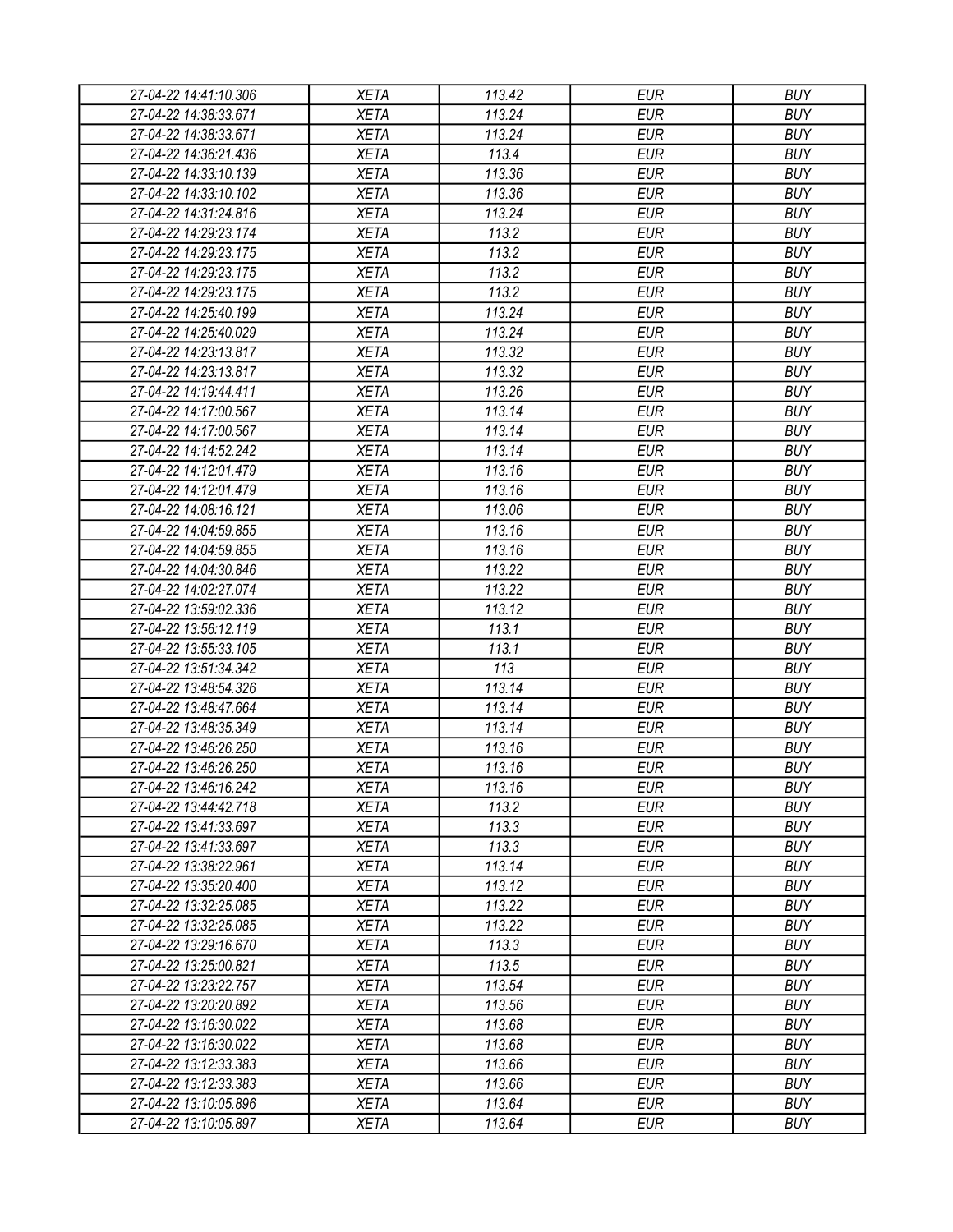| 27-04-22 13:03:32.621 | <b>XETA</b> | 113.26 | EUR        | <b>BUY</b> |
|-----------------------|-------------|--------|------------|------------|
| 27-04-22 13:00:00.962 | <b>XETA</b> | 113.16 | <b>EUR</b> | <b>BUY</b> |
| 27-04-22 13:00:00.949 | <b>XETA</b> | 113.16 | <b>EUR</b> | <b>BUY</b> |
| 27-04-22 12:55:29.134 | <b>XETA</b> | 113.06 | <b>EUR</b> | <b>BUY</b> |
| 27-04-22 12:46:53.242 | <b>XETA</b> | 113.28 | <b>EUR</b> | <b>BUY</b> |
| 27-04-22 12:46:53.242 | <b>XETA</b> | 113.28 | <b>EUR</b> | <b>BUY</b> |
| 27-04-22 12:46:53.226 | <b>XETA</b> | 113.3  | <b>EUR</b> | <b>BUY</b> |
| 27-04-22 12:41:18.516 | <b>XETA</b> | 113.06 | <b>EUR</b> | <b>BUY</b> |
| 27-04-22 12:37:39.552 | <b>XETA</b> | 113.04 | <b>EUR</b> | <b>BUY</b> |
| 27-04-22 12:37:39.552 | <b>XETA</b> | 113.04 | <b>EUR</b> | <b>BUY</b> |
| 27-04-22 12:33:02.392 | <b>XETA</b> | 112.84 | <b>EUR</b> | <b>BUY</b> |
| 27-04-22 12:33:02.391 | <b>XETA</b> | 112.84 | <b>EUR</b> | <b>BUY</b> |
| 27-04-22 12:31:48.432 | <b>XETA</b> | 112.8  | <b>EUR</b> | <b>BUY</b> |
| 27-04-22 12:29:00.190 | <b>XETA</b> | 112.88 | <b>EUR</b> | <b>BUY</b> |
| 27-04-22 12:25:09.776 | <b>XETA</b> | 113.02 | <b>EUR</b> | <b>BUY</b> |
| 27-04-22 12:25:09.776 | <b>XETA</b> | 113.02 | <b>EUR</b> | <b>BUY</b> |
| 27-04-22 12:21:19.997 | <b>XETA</b> | 113.26 | <b>EUR</b> | <b>BUY</b> |
| 27-04-22 12:21:19.661 | <b>XETA</b> | 113.26 | <b>EUR</b> | <b>BUY</b> |
| 27-04-22 12:15:55.179 | <b>XETA</b> | 113.2  | <b>EUR</b> | <b>BUY</b> |
| 27-04-22 12:11:04.598 | <b>XETA</b> | 113.22 | <b>EUR</b> | <b>BUY</b> |
| 27-04-22 12:11:04.598 | <b>XETA</b> | 113.22 | <b>EUR</b> | <b>BUY</b> |
| 27-04-22 12:04:41.650 | <b>XETA</b> | 113.42 | <b>EUR</b> | <b>BUY</b> |
| 27-04-22 12:04:41.673 | <b>XETA</b> | 113.42 | <b>EUR</b> | <b>BUY</b> |
| 27-04-22 12:02:44.502 | <b>XETA</b> | 113.62 | <b>EUR</b> | <b>BUY</b> |
| 27-04-22 12:02:20.193 | <b>XETA</b> | 113.7  | <b>EUR</b> | <b>BUY</b> |
| 27-04-22 11:57:59.592 | <b>XETA</b> | 113.74 | <b>EUR</b> | <b>BUY</b> |
| 27-04-22 11:54:00.284 | <b>XETA</b> | 113.94 | <b>EUR</b> | <b>BUY</b> |
| 27-04-22 11:54:00.284 | <b>XETA</b> | 113.94 | <b>EUR</b> | <b>BUY</b> |
| 27-04-22 11:49:54.556 | <b>XETA</b> | 113.72 | <b>EUR</b> | <b>BUY</b> |
| 27-04-22 11:48:48.218 | <b>XETA</b> | 113.66 | <b>EUR</b> | <b>BUY</b> |
| 27-04-22 11:45:01.931 | <b>XETA</b> | 113.7  | <b>EUR</b> | <b>BUY</b> |
| 27-04-22 11:45:01.919 | <b>XETA</b> | 113.68 | <b>EUR</b> | <b>BUY</b> |
| 27-04-22 11:40:31.925 | <b>XETA</b> | 114.06 | <b>EUR</b> | <b>BUY</b> |
| 27-04-22 11:36:24.886 | <b>XETA</b> | 114.08 | <b>EUR</b> | <b>BUY</b> |
| 27-04-22 11:34:00.631 |             |        | <b>EUR</b> | <b>BUY</b> |
|                       | <b>XETA</b> | 114.14 |            |            |
| 27-04-22 11:29:06.450 | <b>XETA</b> | 114.02 | <b>EUR</b> | <b>BUY</b> |
| 27-04-22 11:25:10.635 | <b>XETA</b> | 114.12 | <b>EUR</b> | <b>BUY</b> |
| 27-04-22 11:24:24.913 | <b>XETA</b> | 114.12 | <b>EUR</b> | <b>BUY</b> |
| 27-04-22 11:20:13.982 | <b>XETA</b> | 113.98 | <b>EUR</b> | <b>BUY</b> |
| 27-04-22 11:19:03.066 | <b>XETA</b> | 114.06 | <b>EUR</b> | <b>BUY</b> |
| 27-04-22 11:14:05.503 | <b>XETA</b> | 114.04 | <b>EUR</b> | <b>BUY</b> |
| 27-04-22 11:10:45.086 | <b>XETA</b> | 114.04 | <b>EUR</b> | <b>BUY</b> |
| 27-04-22 11:07:51.406 | <b>XETA</b> | 114.08 | <b>EUR</b> | <b>BUY</b> |
| 27-04-22 11:03:28.419 | <b>XETA</b> | 114.2  | <b>EUR</b> | <b>BUY</b> |
| 27-04-22 11:00:16.189 | <b>XETA</b> | 114.14 | <b>EUR</b> | <b>BUY</b> |
| 27-04-22 10:57:30.522 | <b>XETA</b> | 114.18 | <b>EUR</b> | <b>BUY</b> |
| 27-04-22 10:57:30.522 | <b>XETA</b> | 114.18 | <b>EUR</b> | <b>BUY</b> |
| 27-04-22 10:57:30.522 | <b>XETA</b> | 114.18 | <b>EUR</b> | <b>BUY</b> |
| 27-04-22 10:54:34.564 | <b>XETA</b> | 114.04 | <b>EUR</b> | <b>BUY</b> |
| 27-04-22 10:52:05.282 | <b>XETA</b> | 113.96 | <b>EUR</b> | <b>BUY</b> |
| 27-04-22 10:50:39.237 | <b>XETA</b> | 113.76 | EUR        | <b>BUY</b> |
| 27-04-22 10:50:39.237 | <b>XETA</b> | 113.76 | <b>EUR</b> | <b>BUY</b> |
| 27-04-22 10:46:38.281 | <b>XETA</b> | 113.74 | <b>EUR</b> | <b>BUY</b> |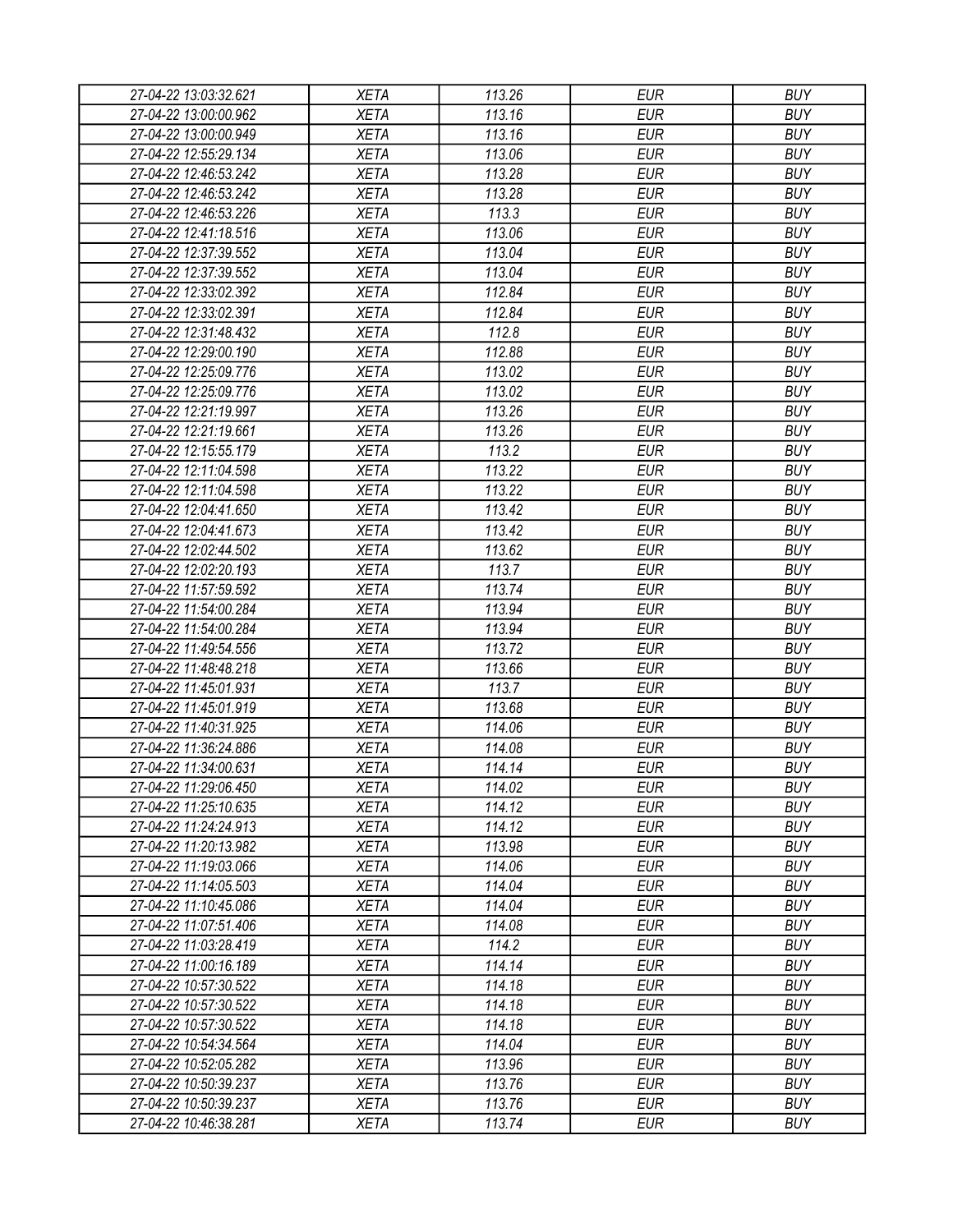| 27-04-22 10:43:12.031                          | <b>XETA</b> | 113.76 | <b>EUR</b> | <b>BUY</b> |
|------------------------------------------------|-------------|--------|------------|------------|
| 27-04-22 10:41:56.633                          | <b>XETA</b> | 113.78 | <b>EUR</b> | <b>BUY</b> |
| 27-04-22 10:41:56.633                          | <b>XETA</b> | 113.78 | <b>EUR</b> | <b>BUY</b> |
| 27-04-22 10:37:32.963                          | <b>XETA</b> | 113.64 | <b>EUR</b> | <b>BUY</b> |
| 27-04-22 10:32:59.318                          | <b>XETA</b> | 113.6  | <b>EUR</b> | <b>BUY</b> |
| 27-04-22 10:30:14.221                          | <b>XETA</b> | 113.82 | <b>EUR</b> | <b>BUY</b> |
| 27-04-22 10:30:14.221                          | <b>XETA</b> | 113.82 | <b>EUR</b> | <b>BUY</b> |
| 27-04-22 10:26:32.845                          | <b>XETA</b> | 113.8  | <b>EUR</b> | <b>BUY</b> |
| 27-04-22 10:26:32.838                          | <b>XETA</b> | 113.8  | <b>EUR</b> | <b>BUY</b> |
| 27-04-22 10:23:16.032                          | <b>XETA</b> | 113.64 | <b>EUR</b> | <b>BUY</b> |
| 27-04-22 10:23:15.171                          | <b>XETA</b> | 113.64 | <b>EUR</b> | <b>BUY</b> |
| 27-04-22 10:19:50.023                          | <b>XETA</b> | 113.64 | <b>EUR</b> | <b>BUY</b> |
| 27-04-22 10:19:50.023                          | <b>XETA</b> | 113.64 | <b>EUR</b> | <b>BUY</b> |
| 27-04-22 10:18:48.127                          | <b>XETA</b> | 113.68 | <b>EUR</b> | <b>BUY</b> |
| 27-04-22 10:16:29.981                          | <b>XETA</b> | 113.7  | <b>EUR</b> | <b>BUY</b> |
| 27-04-22 10:14:28.641                          | <b>XETA</b> | 113.88 | <b>EUR</b> | <b>BUY</b> |
| 27-04-22 10:11:01.651                          | <b>XETA</b> | 113.76 | <b>EUR</b> | <b>BUY</b> |
| 27-04-22 10:07:48.022                          | <b>XETA</b> | 113.96 | <b>EUR</b> | <b>BUY</b> |
| 27-04-22 10:04:25.443                          | <b>XETA</b> | 114.12 | <b>EUR</b> | <b>BUY</b> |
| 27-04-22 10:02:01.573                          | <b>XETA</b> | 114.12 | <b>EUR</b> | <b>BUY</b> |
| 27-04-22 09:58:08.561                          | <b>XETA</b> | 114    | <b>EUR</b> | <b>BUY</b> |
| 27-04-22 09:58:08.561                          | <b>XETA</b> | 114    | <b>EUR</b> | <b>BUY</b> |
| 27-04-22 09:58:08.561                          | <b>XETA</b> | 114    | <b>EUR</b> | <b>BUY</b> |
| 27-04-22 09:54:56.813                          | <b>XETA</b> | 113.52 | <b>EUR</b> | <b>BUY</b> |
| 27-04-22 09:54:56.813                          | <b>XETA</b> | 113.52 | <b>EUR</b> | <b>BUY</b> |
| 27-04-22 09:51:52.621                          | <b>XETA</b> | 113.34 | <b>EUR</b> | <b>BUY</b> |
| 27-04-22 09:48:57.299                          | <b>XETA</b> | 113.36 | <b>EUR</b> | <b>BUY</b> |
| 27-04-22 09:46:30.370                          | <b>XETA</b> | 113.6  | <b>EUR</b> | <b>BUY</b> |
| 27-04-22 09:43:58.916                          | <b>XETA</b> | 113.82 | <b>EUR</b> | <b>BUY</b> |
| 27-04-22 09:41:15.968                          | <b>XETA</b> | 113.92 | <b>EUR</b> | <b>BUY</b> |
| 27-04-22 09:41:15.968                          | <b>XETA</b> | 113.92 | <b>EUR</b> | <b>BUY</b> |
| 27-04-22 09:37:19.550                          | <b>XETA</b> | 113.92 | <b>EUR</b> | <b>BUY</b> |
| 27-04-22 09:34:04.079                          | <b>XETA</b> | 113.88 | <b>EUR</b> | <b>BUY</b> |
| 27-04-22 09:33:14.458                          | <b>XETA</b> | 113.96 | <b>EUR</b> | <b>BUY</b> |
|                                                |             | 113.96 | <b>EUR</b> | <b>BUY</b> |
| 27-04-22 09:33:14.458<br>27-04-22 09:30:58.476 | <b>XETA</b> |        |            |            |
|                                                | <b>XETA</b> | 114.2  | <b>EUR</b> | <b>BUY</b> |
| 27-04-22 09:27:02.973                          | <b>XETA</b> | 114.18 | <b>EUR</b> | <b>BUY</b> |
| 27-04-22 09:24:13.041                          | <b>XETA</b> | 114.42 | <b>EUR</b> | <b>BUY</b> |
| 27-04-22 09:24:13.041                          | <b>XETA</b> | 114.42 | <b>EUR</b> | <b>BUY</b> |
| 27-04-22 09:21:32.032                          | <b>XETA</b> | 114.18 | <b>EUR</b> | <b>BUY</b> |
| 27-04-22 09:21:32.032                          | <b>XETA</b> | 114.18 | <b>EUR</b> | <b>BUY</b> |
| 27-04-22 09:19:24.498                          | <b>XETA</b> | 114.42 | <b>EUR</b> | <b>BUY</b> |
| 27-04-22 09:15:55.533                          | <b>XETA</b> | 114.12 | <b>EUR</b> | <b>BUY</b> |
| 27-04-22 09:13:26.954                          | <b>XETA</b> | 114.08 | <b>EUR</b> | <b>BUY</b> |
| 27-04-22 09:11:35.998                          | <b>XETA</b> | 113.92 | <b>EUR</b> | <b>BUY</b> |
| 27-04-22 09:07:32.419                          | <b>XETA</b> | 113.62 | <b>EUR</b> | <b>BUY</b> |
| 27-04-22 09:07:32.405                          | <b>XETA</b> | 113.6  | <b>EUR</b> | <b>BUY</b> |
| 27-04-22 09:04:59.514                          | <b>XETA</b> | 113.22 | <b>EUR</b> | <b>BUY</b> |
| 27-04-22 09:04:59.514                          | <b>XETA</b> | 113.22 | <b>EUR</b> | <b>BUY</b> |
| 27-04-22 09:04:59.514                          | <b>XETA</b> | 113.22 | <b>EUR</b> | <b>BUY</b> |
| 27-04-22 09:02:55.793                          | <b>XETA</b> | 113.56 | <b>EUR</b> | <b>BUY</b> |
| 27-04-22 09:01:27.400                          | <b>XETA</b> | 113.94 | <b>EUR</b> | <b>BUY</b> |
| 27-04-22 08:59:03.055                          | <b>XETA</b> | 114    | <b>EUR</b> | <b>BUY</b> |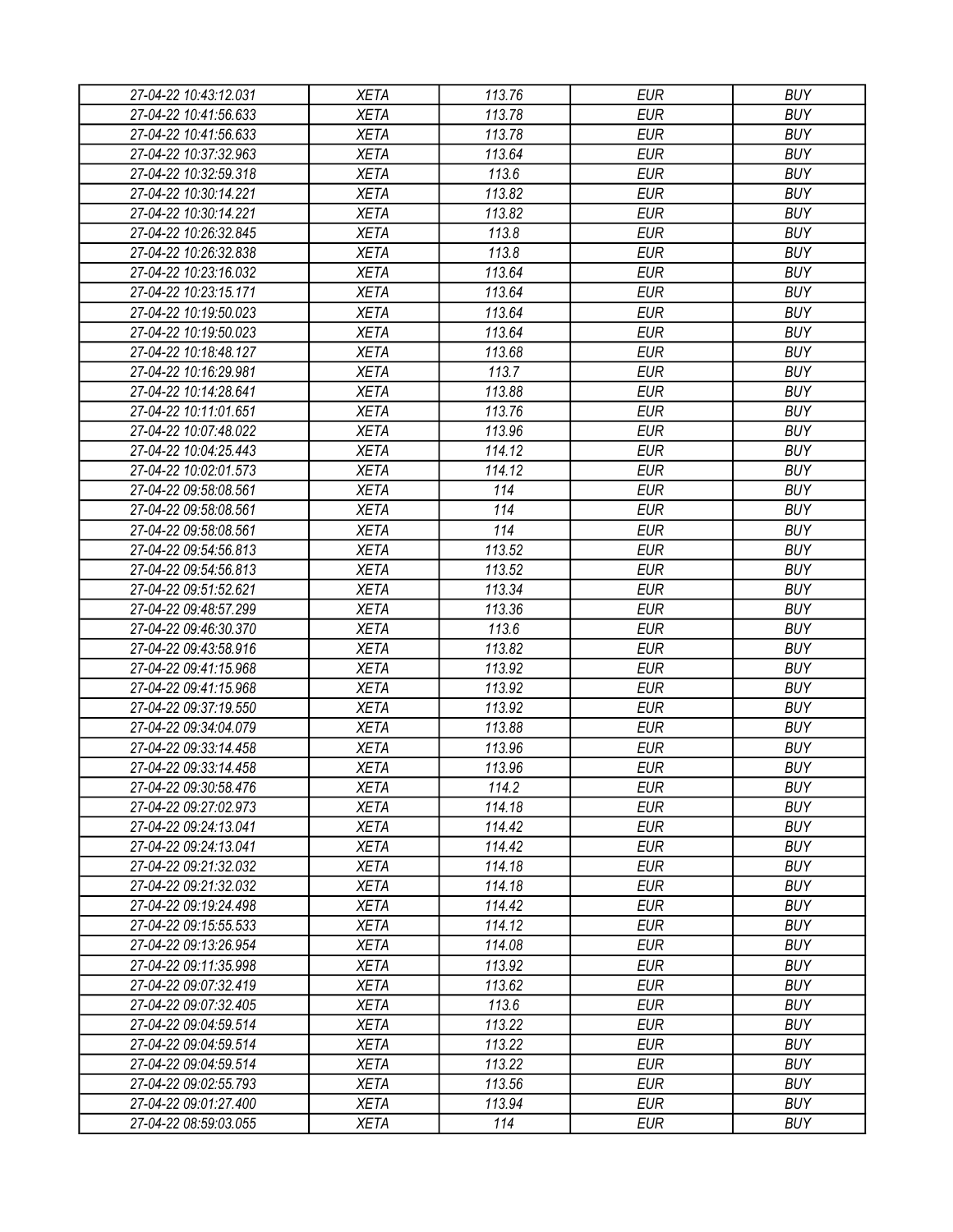| 27-04-22 08:59:03.055 | <b>XETA</b> | 114    | <b>EUR</b> | <b>BUY</b> |
|-----------------------|-------------|--------|------------|------------|
| 27-04-22 08:57:03.265 | <b>XETA</b> | 114.08 | <b>EUR</b> | <b>BUY</b> |
| 27-04-22 08:57:03.265 | <b>XETA</b> | 114.08 | <b>EUR</b> | <b>BUY</b> |
| 27-04-22 08:55:40.578 | <b>XETA</b> | 114    | <b>EUR</b> | <b>BUY</b> |
| 27-04-22 08:53:50.757 | <b>XETA</b> | 113.8  | <b>EUR</b> | <b>BUY</b> |
| 27-04-22 08:51:36.296 | <b>XETA</b> | 113.38 | <b>EUR</b> | <b>BUY</b> |
| 27-04-22 08:51:36.296 | <b>XETA</b> | 113.38 | <b>EUR</b> | <b>BUY</b> |
| 27-04-22 08:49:18.052 | <b>XETA</b> | 113.22 | <b>EUR</b> | <b>BUY</b> |
| 27-04-22 08:47:15.745 | <b>XETA</b> | 113.16 | <b>EUR</b> | <b>BUY</b> |
| 27-04-22 08:47:15.744 | <b>XETA</b> | 113.16 | <b>EUR</b> | <b>BUY</b> |
| 27-04-22 08:44:51.526 | <b>XETA</b> | 112.84 | <b>EUR</b> | <b>BUY</b> |
| 27-04-22 08:43:45.591 | <b>XETA</b> | 112.88 | <b>EUR</b> | <b>BUY</b> |
| 27-04-22 08:41:08.064 | <b>XETA</b> | 112.72 | <b>EUR</b> | <b>BUY</b> |
| 27-04-22 08:41:08.064 | <b>XETA</b> | 112.72 | <b>EUR</b> | <b>BUY</b> |
| 27-04-22 08:40:34.743 | <b>XETA</b> | 112.7  | <b>EUR</b> | <b>BUY</b> |
| 27-04-22 08:36:49.889 | <b>XETA</b> | 112.32 | <b>EUR</b> | <b>BUY</b> |
| 27-04-22 08:36:49.889 | <b>XETA</b> | 112.32 | <b>EUR</b> | <b>BUY</b> |
| 27-04-22 08:36:19.096 | <b>XETA</b> | 112.26 | <b>EUR</b> | <b>BUY</b> |
| 27-04-22 08:36:19.096 | <b>XETA</b> | 112.26 | <b>EUR</b> | <b>BUY</b> |
| 27-04-22 08:32:56.947 | <b>XETA</b> | 111.68 | <b>EUR</b> | <b>BUY</b> |
| 27-04-22 08:32:56.947 | <b>XETA</b> | 111.68 | <b>EUR</b> | <b>BUY</b> |
| 27-04-22 08:31:01.915 | <b>XETA</b> | 111.64 | <b>EUR</b> | <b>BUY</b> |
| 27-04-22 08:31:01.915 | <b>XETA</b> | 111.64 | <b>EUR</b> | <b>BUY</b> |
| 27-04-22 08:31:01.915 | <b>XETA</b> | 111.64 | <b>EUR</b> | <b>BUY</b> |
| 27-04-22 08:29:37.155 | <b>XETA</b> | 111.64 | <b>EUR</b> | <b>BUY</b> |
| 27-04-22 08:28:07.514 | <b>XETA</b> | 111.66 | <b>EUR</b> | <b>BUY</b> |
| 27-04-22 08:28:07.514 | <b>XETA</b> | 111.66 | <b>EUR</b> | <b>BUY</b> |
| 27-04-22 08:26:31.928 | <b>XETA</b> | 111.86 | <b>EUR</b> | <b>BUY</b> |
| 27-04-22 08:26:31.927 | <b>XETA</b> | 111.86 | <b>EUR</b> | <b>BUY</b> |
| 27-04-22 08:24:47.685 | <b>XETA</b> | 112.54 | <b>EUR</b> | <b>BUY</b> |
| 27-04-22 08:24:47.685 | <b>XETA</b> | 112.54 | <b>EUR</b> | <b>BUY</b> |
| 27-04-22 08:22:57.033 | <b>XETA</b> | 112.36 | <b>EUR</b> | <b>BUY</b> |
| 27-04-22 08:22:57.033 | <b>XETA</b> | 112.36 | <b>EUR</b> | <b>BUY</b> |
| 27-04-22 08:22:57.033 | <b>XETA</b> | 112.36 | <b>EUR</b> | <b>BUY</b> |
| 27-04-22 08:22:00.649 | <b>XETA</b> | 112.5  | <b>EUR</b> | <b>BUY</b> |
| 27-04-22 08:22:00.649 | <b>XETA</b> | 112.5  | <b>EUR</b> | <b>BUY</b> |
| 27-04-22 08:20:43.234 | <b>XETA</b> | 112.42 | <b>EUR</b> | <b>BUY</b> |
| 27-04-22 08:20:23.329 | <b>XETA</b> | 112.46 | <b>EUR</b> | <b>BUY</b> |
| 27-04-22 08:20:23.329 | <b>XETA</b> | 112.46 | <b>EUR</b> | <b>BUY</b> |
| 27-04-22 08:19:33.340 | <b>XETA</b> | 112.66 | <b>EUR</b> | <b>BUY</b> |
| 27-04-22 08:19:33.340 | <b>XETA</b> | 112.66 | <b>EUR</b> | <b>BUY</b> |
| 27-04-22 08:17:34.332 | <b>XETA</b> | 112.48 | <b>EUR</b> | <b>BUY</b> |
| 27-04-22 08:16:09.676 | <b>XETA</b> | 112.48 | <b>EUR</b> | <b>BUY</b> |
| 27-04-22 08:14:02.596 | <b>XETA</b> | 112.56 | <b>EUR</b> | <b>BUY</b> |
| 27-04-22 08:14:02.556 | <b>XETA</b> | 112.56 | <b>EUR</b> | <b>BUY</b> |
| 27-04-22 08:14:02.556 | <b>XETA</b> | 112.56 | <b>EUR</b> | <b>BUY</b> |
| 27-04-22 08:14:02.556 | <b>XETA</b> | 112.56 | <b>EUR</b> | <b>BUY</b> |
| 27-04-22 08:13:13.087 | <b>XETA</b> | 112.92 | <b>EUR</b> | <b>BUY</b> |
| 27-04-22 08:13:13.082 | <b>XETA</b> | 112.94 | <b>EUR</b> | <b>BUY</b> |
| 27-04-22 08:12:09.715 | <b>XETA</b> | 113.12 | <b>EUR</b> | <b>BUY</b> |
| 27-04-22 08:12:09.715 | <b>XETA</b> | 113.12 | <b>EUR</b> | <b>BUY</b> |
| 27-04-22 08:10:18.688 | <b>XETA</b> | 113.52 | <b>EUR</b> | <b>BUY</b> |
| 27-04-22 08:10:18.688 | <b>XETA</b> | 113.52 | <b>EUR</b> | <b>BUY</b> |
|                       |             |        |            |            |